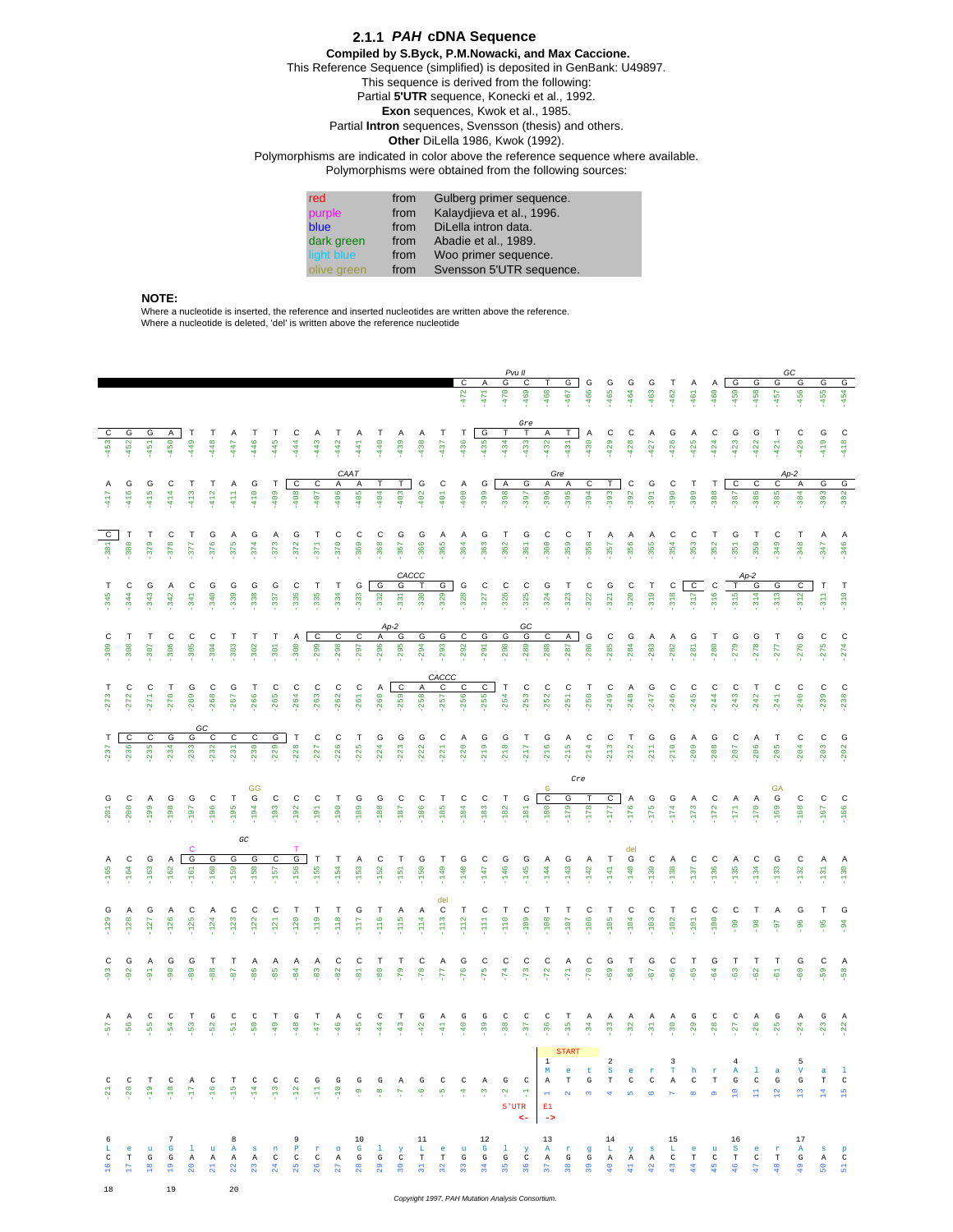| $_{\rm T}$<br>ន<br>q                                            | h<br>$\mathbf T$<br>္မ<br>t                                 | e<br>$_{\rm T}$<br>$\frac{4}{5}$<br>t<br>$\mathbf{q}$ | G<br>G<br>55<br>a                                    | 1<br>G<br>56<br>$\mathbf{C}$                           | У<br>$\mathbb{A}$<br>둢<br>t.         | G<br>$\rm _C$<br>38<br>a ggggga<br>$\mathbf g$          | 1<br>$\mathbf{A}$<br>S <sub>9</sub><br>$c$ t | $\mathbf n$<br>G<br><u>င္</u>                        | $\rm{a}$<br>g                                          | $\mathbf{t}$                               | t<br>g t g                              | g t gagc cacgg cagc ctgagc<br>t                  | g<br>$\mathbb C$                                          | g<br>$-t$                                              | $g$ c<br>t c c t g g                             |                                            | $\mathbf{C}$                                             | $-t$                                           | $C$ $C$                                 |                                           | $-t$                                               | a g<br>$-t$                             | a g<br>t                                                 | $_{\rm c}$                                                  | a<br>a                                                 | $\mathbf{a}$<br>t                          | a.<br>a                                             | $\mathfrak g$<br>$\rm{a}$                          | a<br>$\mathbf{g}$                             | $-t$<br>$\mathbf{g}$<br>$_{\rm c}$                  | $g$ c<br>a<br>$-t$                                          | $-t$<br>$\mathbb{C}$                          | t<br>$_{\rm c}$<br>a                             | $_{\rm c}$<br>$\mathbf{C}$<br>g                          | a a<br>$\overline{g}$<br>t t                |
|-----------------------------------------------------------------|-------------------------------------------------------------|-------------------------------------------------------|------------------------------------------------------|--------------------------------------------------------|--------------------------------------|---------------------------------------------------------|----------------------------------------------|------------------------------------------------------|--------------------------------------------------------|--------------------------------------------|-----------------------------------------|--------------------------------------------------|-----------------------------------------------------------|--------------------------------------------------------|--------------------------------------------------|--------------------------------------------|----------------------------------------------------------|------------------------------------------------|-----------------------------------------|-------------------------------------------|----------------------------------------------------|-----------------------------------------|----------------------------------------------------------|-------------------------------------------------------------|--------------------------------------------------------|--------------------------------------------|-----------------------------------------------------|----------------------------------------------------|-----------------------------------------------|-----------------------------------------------------|-------------------------------------------------------------|-----------------------------------------------|--------------------------------------------------|----------------------------------------------------------|---------------------------------------------|
| q                                                               | a<br>t                                                      | $\sigma$<br>$_{\rm c}$<br>$\mathbf{C}$                | a                                                    |                                                        |                                      | agt ctgaa<br>a gga ca g<br>a ga a ga ga ca              |                                              |                                                      |                                                        | $\mathbb{C}$                               | $\mathbf{C}$                            | t<br>a                                           | t<br>g<br>$\qquad \qquad \mathbb{C}$                      | $\mathbf{C}$<br>a g<br>$\mathbb{C}$                    | $\mathbf{g}$<br>t t t g t a c                    | $\alpha$<br>- 9                            |                                                          | a a<br>g c g t                                 | $\sigma$                                | $\sigma$                                  | $\mathbf{C}$<br>t.                                 | t<br>a<br>$-t$                          | $\sigma$<br>$\mathbf{C}$<br>$\mathbb{C}$                 | $\mathbf{C}$<br>t.<br>t                                     | $\mathbf{C}$<br>$\sigma$<br>$_{\rm c}$                 | t<br>t<br>t.                               | $\sigma$<br>$\sigma$<br>$c$ t                       | $\sigma$<br>$\mathbf{C}$                           | $\mathbf{C}$<br>$\mathfrak g$<br>$\mathbb{C}$ | $\mathbf{C}$<br>$\alpha$<br>$-t$                    | $-t$<br>a<br>$\mathbb{C}$                                   | $\mathbf{c}$<br>$\mathbf{q}$<br>$\mathbf{C}$  | t<br>a<br>t                                      | $\sigma$<br>$\mathbf{t}$<br>a                            | $\mathbf{C}$<br>$\mathbf{q}$<br>$\alpha$    |
| t.                                                              | $\sigma$                                                    | $\mathbf{C}$<br>a                                     | ga gt<br>q                                           | q                                                      | c                                    | τ                                                       | a                                            | a a t<br>a                                           | $\alpha$                                               | $_{\rm c}$<br>a                            | a                                       | $q$ c                                            |                                                           | $\mathbf{C}$                                           | a q                                              |                                            |                                                          | t g t c                                        |                                         |                                           | g                                                  | $\,$ t                                  | t                                                        | $\mathbf{q}$                                                | a                                                      | a                                          | $\mathbf{C}$                                        | $\sigma$                                           | t                                             | $\mathbf{C}$                                        | $\alpha$                                                    | $\mathbf{t}$                                  | C                                                |                                                          | a                                           |
|                                                                 | a                                                           | $\mathbf g$                                           |                                                      | t t                                                    | $\rm ^c$                             | a                                                       | t                                            | g                                                    | $\mathbf{C}$                                           | t                                          | $-1$<br>t                               | t<br>$\mathbf{g}$                                | a<br>$c$ t                                                | $-t$                                                   | $\mathbf{g}$<br>t t                              | $\mathbf{C}$                               | a<br>g                                                   | a<br>$t$ $c$ $c$                               | g                                       | a                                         | t<br>a t                                           | t                                       | t<br>g                                                   | $\mathbf{a}$<br>g                                           | a<br>a                                                 | $\mathbf{C}$<br>ਾਤ                         | t<br>g                                              | $\mathbf a$<br>t                                   | g<br>t                                        | a<br>$-t$                                           | a<br>a a                                                    | $\mathbf{q}$                                  | $\mathbf a$<br>$\mathbf{C}$                      | a<br>a                                                   | g                                           |
| g                                                               | a<br>a                                                      | a                                                     | t.                                                   |                                                        | q a                                  | a<br>t gcatctta                                         | t                                            | t.                                                   | $\sigma$                                               |                                            | t c                                     | ctaaactgtg                                       | $\qquad \qquad \mathbb{C}$                                | $-t$                                                   | $\mathbf{g}$                                     | t a g                                      |                                                          |                                                | 21<br>$\mathbf{G}$<br>$\mathbf{G}$<br>ರ | $\mathbf{1}$<br>A<br>$\frac{2}{6}$        | $\mathbf{u}$<br>$\mathbf{A}$<br>G.                 | 22<br>$\mathbf T$<br>$\mathbb{A}$<br>64 | h<br>$\mathbb{C}$<br>65                                  | ga a a a t<br>$\mathbf{r}$<br>$\mathbf{A}$<br>$\frac{6}{6}$ | 23<br>S.<br>$\mathbf{A}$<br>$\overline{6}$             | 9<br>e.<br>$\mathbf G$<br>$\frac{8}{6}$    | t t<br>$\mathbf r$<br>$\mathbb{C}$<br>$\frac{9}{6}$ | 24<br>$\mathbf T$<br>$\mathbf T$<br>$\mathbb{R}^2$ | t<br>Y<br>Α<br>π.                             | $-t$<br>$\mathbf r$<br>$_{\rm T}$<br>$\mathbb{R}^2$ | a a<br>25<br>$\mathbf{T}$<br>$\mathbb{A}$<br>$\mathbb{R}^2$ | $\mathbf{1}$<br>$\mathbf T$<br>$\mathbb{R}^n$ | a<br>$\mathbf{e}$<br>$_{\rm T}$<br>$\frac{5}{2}$ | $\mathbf{C}$<br>26<br>$\mathbf{G}$<br>G<br>$\frac{8}{2}$ | a<br>$\mathbf{1}$<br>$\;$ A<br>$\mathbb{R}$ |
| $\mathbf{u}$<br>Α<br>$\mathbb{R}^n$                             | 27<br>$\mathbf{A}$<br>G<br>$\mathbb{R}^n$                   | s.<br>$\mathbb{A}$                                    | $\mathbf{p}$<br>$\mathbf{C}$<br>$\Xi$                | 28<br>A<br>A<br>$\frac{2}{8}$                          | s<br>$\mathbb{A}$<br>3               | n<br>$\mathbf{C}$<br>$\overline{84}$                    | 29<br>$\mathbf{C}$<br>$_{\rm T}$<br>85       | $\mathbf{Y}$<br>$\mathbf{G}$<br>86                   | $\mathbf{s}$<br>$\,$ C<br>87                           | 30<br>A<br>A<br>$\frac{8}{6}$              | $\mathbf{s}$<br>$\,$ A<br>$\frac{9}{8}$ | n<br>$\mathbf T$<br>S.                           | 31<br>$\mathbf{G}$<br>$\mathbf C$<br>$5^{\circ}$          | $\mathbf{1}$<br>$\,$ A<br>$\mathfrak{a}$               | $\,$ n<br>A<br>$\mathfrak{S}$                    | 32<br>A<br>A<br>$\overline{94}$            | $\mathbf{s}$<br>$\,$ A $\,$<br>95                        | n<br>$_{\rm T}$<br>96                          | E2<br>33<br>$\mathbf{G}$<br>G<br>5      | $\mathbf{1}$<br>G<br>$\frac{8}{2}$        | $\mathbf{y}$<br>$\mathbf T$<br>$\frac{9}{2}$       | 34<br>A<br>$\mathbf G$<br>8             | $\mathbf{1}$<br>$\mathbb{C}$<br>ą                        | $\alpha$<br>$\,$ C<br>102                                   | 35<br>$\mathbf{I}$<br>A<br>103                         | $\mathbf{1}$<br>$\mathbf T$<br>50          | e.<br>$\mathbb{A}$<br>105                           | 36<br>$\mathbf{s}$<br>$\mathbf T$<br>$106$         | e.<br>$\mathsf{C}$<br>S.                      | <b>r</b><br>$\mathbb{A}$<br>$\frac{80}{2}$          | 37<br>L<br>$\mathbb{C}$<br>109                              | $^{\circ}$<br>T<br>$\frac{8}{11}$             | $\mathbf{u}$<br>G                                | 38<br>$\mathbb{T}$<br>$\quad$ A $\quad$ T<br>112         | $\mathbf{1}$<br>$\frac{3}{11}$              |
| C<br>114                                                        | 39<br>$\mathbf{P}$<br>$\mathbf T$<br>$\frac{15}{115}$<br>51 | h<br>$\mathbf T$                                      | e.<br>$\mathbb{C}$<br>117                            | 40<br>$^{\circ}$ S<br>T<br>$\frac{8}{11}$<br>52        | e.<br>$\mathbf{C}$<br>$\frac{9}{11}$ | $\mathbf{r}$<br>$\mathbb{A}$<br>20                      | 41<br>L.<br>$\,$ C<br>$\overline{21}$<br>53  | $^{\circ}$ e<br>$\mathbf T$<br>122                   | $\mathbf{u}$<br>$\mathbb{C}$<br>$\frac{23}{2}$         | 42<br>L<br>A<br>124<br>54                  | Y<br>A<br>125                           | $\mathbf{s}$<br>A<br>126                         | 43<br>$\mathbf{G}$<br>$\mathbf G$<br>$\frac{27}{2}$<br>55 | $\mathbf{1}$<br>A<br>128                               | $\mathbf{u}$<br>$\mathbf{A}$<br>129              | 44<br>$\mathbf{G}$<br>G<br>130<br>56       | $\mathbf{1}$<br>A<br>$\frac{51}{2}$                      | $\mathbf{u}$<br>A<br>132                       | 45<br>$\mathbf v$<br>G<br>$\frac{3}{2}$ | a<br>$\mathbf T$                          | $\mathbf{1}$<br>$\mathbf T$<br>135                 | 46<br>$\mathbf{G}$<br>$_{\rm G}$<br>136 | -1<br>${\rm G}$<br>137                                   | $\mathbf{Y}$<br>$\mathbf T$<br>138                          | 47<br>$\mathbf{A}$<br>G<br>139                         | -1<br>$\mathbf{C}$<br>140                  | a<br>A<br>141                                       | 48<br>L<br>$\mathbf T$<br>142                      | e.<br>T<br>143                                | u<br>G<br>144                                       | 49<br>$\mathbf{A}$<br>G<br>145                              | $\mathbf{1}$<br>$\,$ C<br>146                 | $\mathbf{a}$<br>$\mathtt{C}$<br>147              | 50<br>L.<br>A<br>148                                     | $\mathbf{y}$<br>A<br>149                    |
| s<br>Α<br>150                                                   | $\mathbf v$<br>$\mathbb G$<br>$\frac{51}{2}$                | $\mathbf{a}$<br>$_{\rm T}$<br>$\frac{52}{2}$          | $\mathbf{1}$<br>A<br>153                             | L.<br>$_{\rm T}$<br>154                                | $\epsilon$<br>$_{\rm T}$<br>155      | $\mathbf{u}$<br>G<br>156                                | $\mathbf{A}$<br>$\mathbf{C}$<br>157          | $\mathbf{r}$<br>$\mathbf G$<br>158                   | g<br>$\mathbb{C}$<br>159                               | $\mathbf{L}$<br>$_{\rm T}$<br>160          | $-e$<br>$\mathbf T$<br>161              | $\mathbf{u}$<br>A<br>162                         | $\mathbb P$<br>$\mathbf T$<br>163                         | h<br>$_{\rm T}$<br>164                                 | e.<br>$_{\rm T}$<br>165                          | $\mathbf{G}$<br>G<br>166                   | $\mathbf{1}$<br>A<br>167                                 | $\mathbf{u}$<br>$\mathbf{G}$<br>168            |                                         |                                           |                                                    |                                         |                                                          |                                                             | a                                                      |                                            |                                                     |                                                    |                                               |                                                     |                                                             | gt cagt gctacaat c                            | gttt gt cttggataat gt cgtagcaaact t ccat         | a t<br>g t                                               |                                             |
|                                                                 | t c                                                         |                                                       |                                                      |                                                        |                                      | t t t t c t a g t t a g a t g c a a t                   |                                              |                                                      |                                                        |                                            |                                         |                                                  |                                                           |                                                        |                                                  |                                            |                                                          |                                                |                                         |                                           |                                                    | g a                                     | a                                                        | a                                                           | a                                                      | $\mathbf{q}$                               | a                                                   | a                                                  | $_{\rm c}$                                    | a                                                   | $\mathbf{C}$                                                | a                                             | $\sigma$                                         | $\sigma$                                                 | a a                                         |
|                                                                 |                                                             | t c t g                                               |                                                      |                                                        | g a                                  | $\mathbf{a}$                                            | $\,$ $\,$ $\,$                               | $\rm{a}$                                             | $\mathbf g$                                            | g                                          | $\,$ $\,$ $\,$                          | t                                                |                                                           |                                                        | gaact ctccatttgttgc                              |                                            |                                                          |                                                |                                         |                                           |                                                    |                                         |                                                          |                                                             |                                                        |                                            |                                                     |                                                    |                                               |                                                     | g t                                                         |                                               | t                                                | a                                                        | $\,$ g                                      |
| g                                                               | $\sf t$                                                     |                                                       |                                                      |                                                        |                                      | t t t c c t g t t c t g g t t c t g c a t c t t t g g c |                                              |                                                      |                                                        |                                            |                                         |                                                  |                                                           |                                                        |                                                  |                                            |                                                          |                                                |                                         |                                           |                                                    |                                         |                                                          |                                                             |                                                        |                                            |                                                     |                                                    |                                               | $\mathbb{C}$                                        | t g                                                         |                                               | $_{\rm c}$                                       | g                                                        | t                                           |
| t<br>$\mathtt{C}$                                               | a<br>t                                                      | $_{\rm c}$                                            | t<br>$\mathbf g$                                     | $\mathsf{t}$                                           | $_{\rm c}$                           | gtt cet gtgaet gtet cet cace ct ce<br>t                 | a                                            | $\mathfrak g$                                        | 57<br>${\bf G}$<br>$\mathbf{G}$                        | $\mathbf{1}$<br>$\, {\bf A}$               | $\mathbf{u}$<br>$\mathbf G$             | 58<br>$\,$ A<br>$\, {\bf A}$                     | $\,$ s<br>$\, {\bf A}$                                    | $\mathbf n$<br>$_{\rm T}$                              | 59<br>$\, {\bf A}$<br>$\mathbb{G}% _{n}^{X}$     | $\mathbf{s}$<br>$\mathtt{A}$               | $_{\rm T}^{\rm p}$                                       | 60<br>$\mathbf{V}$<br>$\mathbb{G}$             | a<br>$_{\rm T}$                         | 1<br>$\, {\bf A}$                         | 61<br>$\, {\bf A}$<br>$\mathtt{A}$                 | $\,$ s<br>$\mathtt{A}$                  | $\mathbf{n}$<br>$\mathtt{C}$                             | 62<br>$\mathbf{L}$<br>$\mathtt{C}$                          | $_{\rm T}^{\rm e}$                                     | $\mathbf{u}$<br>$\mathbb{G}$               | 63<br>$_{\rm T}$<br>$\mathtt{A}$                    | h<br>$\rm{C}$                                      | $\mathbf r$<br>$\rm{C}$                       | $\mathbb{C}$<br>64<br>$\, {\rm H}$<br>$\rm{C}$      | a t<br>$\pm$<br>$\mathtt{A}$                                | $\mathbf{s}$<br>$\rm{C}$                      | t<br>65<br>$\mathbf{T}$<br>$\, {\bf A}$          | $_{\rm c}$<br>$\frac{1}{\text{T}}$                       | $-t$<br>$\frac{\rm e}{\rm T}$               |
| 66<br>G<br>$\mathbf G$<br>196                                   | -1<br>$\, {\bf A}$<br>197                                   | $\mathbf{u}$<br>$\, {\bf A}$<br>198                   | 67<br>$\,$ s<br>$_{\rm T}$<br>199                    | e<br>$\rm{C}$<br>200                                   | $\mathbf{r}$<br>$_{\rm T}$<br>201    | 68<br>$\, {\bf A}$<br>$\, {\bf A}$<br>202               | $\mathbf{r}$<br>$\mathbb{G}$<br>203          | $\mathbf g$<br>$\mathtt{A}$<br>204                   | 169<br>E3<br>69<br>$\mathbf{P}$<br>$\mathtt{C}$<br>205 | 170<br>$\mathbf{r}$<br>$\mathtt{C}$<br>206 | $171\,$<br>$\circ$<br>$_{\rm T}$<br>207 | 172<br>70<br>$\mathbf S$<br>$_{\rm T}$<br>208    | 173<br>$\epsilon$<br>$\mathtt{C}$<br>209                  | 174<br>$\mathbf{r}$<br>$_{\rm T}$<br>210               | 175<br>71<br>$\, {\bf A}$<br>$\mathtt{C}$<br>211 | 176<br>$\mathtt{r}$<br>$\mathbb{G}$<br>212 | 177<br>$\mathbf g$<br>$_{\rm T}$<br>213                  | 178<br>$7\sqrt{2}$<br>L<br>$_{\rm T}$<br>214   | 179<br>$\epsilon$<br>$_{\rm T}$<br>215  | 180<br>$\mathbf u$<br>$\, {\bf A}$<br>216 | $181$<br>73<br>$\mathbf{L}$<br>$\, {\bf A}$<br>217 | 182<br>$\mathbf y$<br>Α<br>$218$        | 183<br>$\,$ s<br>$\mathbf{G}$<br>219                     | 184<br>74<br>$\mathbf{L}$<br>$\mathtt{A}$<br>220            | 185<br>$\mathbf{Y}$<br>$\, {\bf A}$<br>221             | 186<br>$\mathbf{s}$<br>$\mathtt{A}$<br>222 | 187<br>75<br>$\,$ A<br>$\mathbb{G}$<br>223          | 188<br>$\mathbf{s}$<br>$\, {\bf A}$<br>224         | 189<br>$\, {\bf p}$<br>$_{\rm T}$<br>225      | 190<br>76<br>G<br>$\mathbf G$<br>226                | 191<br>$\mathbf{1}$<br>$\mathtt{A}$<br>227                  | 192<br>$\mathbf u$<br>$\mathbb{G}$<br>228     | 193<br>77<br>$\mathbf T$<br>$_{\rm T}$<br>229    | 194<br>$\mathbf{Y}$<br>230P                              | 195<br>$\mathbf{r}$<br>$231$ H              |
| 78<br>G<br>G<br>232                                             | $\mathbf{1}$<br>Α<br>233                                    | $\mathbf{u}$<br>Α<br>234                              | 79<br>$\mathbb P$<br>$_{\rm T}$<br>235               | h<br>$_{\rm T}$<br>236                                 | $\mathsf{e}$<br>$_{\rm T}$<br>237    | 80<br>$\, {\bf P}$<br>$_{\rm T}$<br>238                 | h<br>$_{\rm T}$<br>239                       | $\mathsf{e}% _{t}\left( t\right)$<br>$\rm{C}$<br>240 | 81<br>$\mathbf T$<br>Α<br>241                          | h<br>$\rm{C}$<br>242                       | $\mathbf r$<br>$\,$ C<br>243            | 82<br>$\;$ H<br>$\rm{C}$<br>244                  | $\pm$<br>Α<br>245                                         | $\mathbf{s}$<br>$_{\rm T}$<br>246                      | 83<br>L.<br>$_{\rm T}$<br>247                    | $\epsilon$<br>$_{\rm T}$<br>248            | $\mathbf{u}$<br>$\mathbf G$<br>249                       | 84<br>$\mathbf{A}$<br>G<br>250                 | $\mathbf{s}$<br>$\mathbb{A}$<br>251     | $_{\rm T}^{\rm p}$<br>252                 | 85<br>L.<br>Α<br>253                               | $\mathbf{y}$<br>Α<br>254                | $\mathbf{s}$<br>Α<br>255                                 | 86<br>$\mathbf{A}$<br>$\rm{C}$<br>256                       | $\mathbf{r}$<br>G<br>257                               | $_{\rm T}^{\rm g}$<br>258                  | 87<br>$\mathbf{s}$<br>Α<br>259                      | $\epsilon$<br>G<br>260                             | $\mathbf r$<br>$\mathtt{C}$<br>261            | 88<br>L<br>$\rm _C$<br>262                          | $\epsilon$<br>$_{\rm T}$<br>263                             | $\mathbf{u}$<br>$\mathbb{G}$<br>264           | 89<br>$\mathbf P$<br>$\rm{C}$<br>265             | $\mathbf{r}$<br>$\rm{C}$<br>266                          | $_\mathrm{T}^\mathrm{o}$<br>267             |
| 90<br>$\mathbbm{A}$<br>$\mathbf G$<br>268                       | $\mathbf{1}$<br>$_{\rm C}$<br>269                           | $\mathbf a$<br>$_{\rm T}$<br>270                      | 91<br>L.<br>$\rm{C}$<br>271                          | $\mathbf{e}% _{t}\left( t\right)$<br>$_{\rm T}$<br>272 | $\mathbf u$<br>$\mathbf G$<br>273    | 92<br>$\mathbf T$<br>$\, {\bf A}$<br>274                | h<br>$\rm _C$<br>275                         | $\mathbf{r}$<br>Α<br>276                             | 93<br>$\mathbbm{A}$<br>$\mathtt{A}$<br>277             | $\,$ s<br>$\,$ $\,$ $\,$<br>278            | $\mathbf n$<br>$\mathtt{C}$<br>279      | 94<br>$\  \mathbf{I} \ $<br>$\,$ A<br>280        | $\mathbf{1}$<br>$_{\rm T}$<br>281                         | $\mathbf{e}% _{t}\left( t\right)$<br>$_{\rm C}$<br>282 | 95<br>$\mathbf{T}$<br>$\mathtt{A}$<br>283        | $\mathbf{1}$<br>$_{\rm T}$<br>284          | $\mathsf{e}% _{t}\left( t\right)$<br>$\mathtt{C}$<br>285 | 96<br>$\mathbf{L}_\mathrm{f}$<br>$\,$ A<br>286 | $\mathbf{y}$<br>$\,$ A<br>287           | $\mathbf{s}$<br>$\mathbb{G}$<br>288       | 97<br>$\mathbf{T}$<br>$\, {\bf A}$<br>289          | $\mathbf 1$<br>$_{\rm T}$<br>290        | $\mathsf{e}% _{t}\left( t\right)$<br>$\mathtt{C}$<br>291 | 98<br>$\  \mathbf{L} \ $<br>$_{\rm T}$<br>292               | $\mathbf{e}% _{t}\left( t\right)$<br>$_{\rm T}$<br>293 | $\mathbf{u}$<br>G<br>294                   | 99<br>A<br>$\,$ A<br>295                            | $\mathbf r$<br>$\mathbf G$<br>296                  | $\mathsf g$<br>$\mathbf{G}% _{0}$<br>297      | 100<br>$\;$ H<br>$\,$ C<br>298                      | $\pm$<br>$\,$ A<br>299                                      | $\mathbf{s}$<br>$_{\rm T}$<br>300             | 101<br>$\,$ A<br>$\mathbb{G}$<br>301             | $\mathbf{s}$<br>$\mathtt{A}$<br>302                      | $\rm _c^p$<br>303                           |
| 102<br>$\parallel$ II $\parallel$<br>$\mathtt{A}$<br>304<br>114 | 1<br>$_{\rm T}$<br>305                                      | $\mathbf e$<br>$_{\rm T}$<br>306                      | 103<br>${\bf G}$<br>$\mathbf{G}% _{0}$<br>307<br>115 | 1<br>$\mathbf{G}$<br>308                               | У<br>$_{\rm T}$<br>309               | 104<br>$\,$ A<br>$\mathbf G$<br>310<br>116              | $\mathbf{1}$<br>$\rm _C$<br>311              | $\mathbf{a}$<br>$\rm{C}$<br>312                      | 105<br>$\mathbf T$<br>$\mathtt{A}$<br>313<br>117       | h<br>$\mathtt{C}$<br>314                   | $\mathbf{r}$<br>$_{\rm T}$<br>315       | 106<br>$\mathbf{V}$<br>$\mathbf G$<br>316<br>118 | a<br>$_{\rm T}$<br>317                                    | $\,$ 1<br>$_{\rm C}$<br>318                            | 107<br>$\;$ H<br>$\rm{C}$<br>319                 | ă,<br>$\mathtt{A}$<br>320                  | $\,$ s<br>$_{\rm T}$<br>321                              | 108<br>$\mathbf G$<br>$\mathbf G$<br>322       | $\mathbf{1}$<br>Α<br>323                | $\mathbf{u}$<br>$\mathbb{G}$<br>324       | 109<br>$\mathbf{L}$<br>$_{\rm c}$<br>325           | $\epsilon$<br>$_{\rm T}$<br>326         | $\mathbf u$<br>$_{\rm T}$<br>327                         | 110<br>$\mathbf S$<br>$_{\rm T}$<br>328                     | $\bullet$<br>$\rm _C$<br>329                           | $\mathbf{r}$<br>$\,$ A<br>330              | $111$<br>$\mathbf{A}$<br>$\rm{C}$<br>$331\,$        | $\mathbf{r}$<br>$\mathbf G$<br>332                 | $\mathbf g$<br>Α<br>333                       | 112<br>$\mathbf{A}$<br>$\mathbf G$<br>334           | $\mathbf{s}$<br>$\,$ A<br>335                               | $\, {\bf p}$<br>$_{\rm T}$<br>336             | 113<br>$\mathbf{L}$<br>$\mathtt{A}$<br>337       | $\mathbf{Y}$<br>$\mathtt{A}$<br>338                      | $\mathbf{s}$<br>$\mathbf G$<br>339          |
| L.<br>Α<br>340                                                  | У<br>Α<br>341                                               | $\,$ s<br>G<br>342                                    | $\mathbf{L}_\mathrm{c}$<br>$\mathbb{A}$<br>343       | У<br>Α<br>344                                          | $\mathbf{s}$<br>Α<br>345             | $\mathbf{A}$<br>G<br>346                                | $\,$ s<br>Α<br>347                           | $\, {\bf p}$<br>$\rm{C}$<br>348                      | $_{\rm T}$<br>Α<br>349                                 | h<br>$\rm{C}$<br>350                       | $\mathtt{r}$<br>$\mathbb{A}$<br>351     | $\mathbf{V}$<br>G<br>352                         | (a)<br>$\mathfrak g$                                      | 1)<br>$-t$                                             | $\alpha$                                         | $\alpha$                                   | g                                                        | a a t                                          |                                         |                                           | t                                                  | a -                                     | g                                                        | $\mathbf{a}$                                                | g                                                      | g                                          | a                                                   | $\alpha$                                           | t                                             | $-t$                                                |                                                             | しっせい                                          | $\mathfrak g$                                    | $\mathtt{C}$                                             | $\rm{a}$                                    |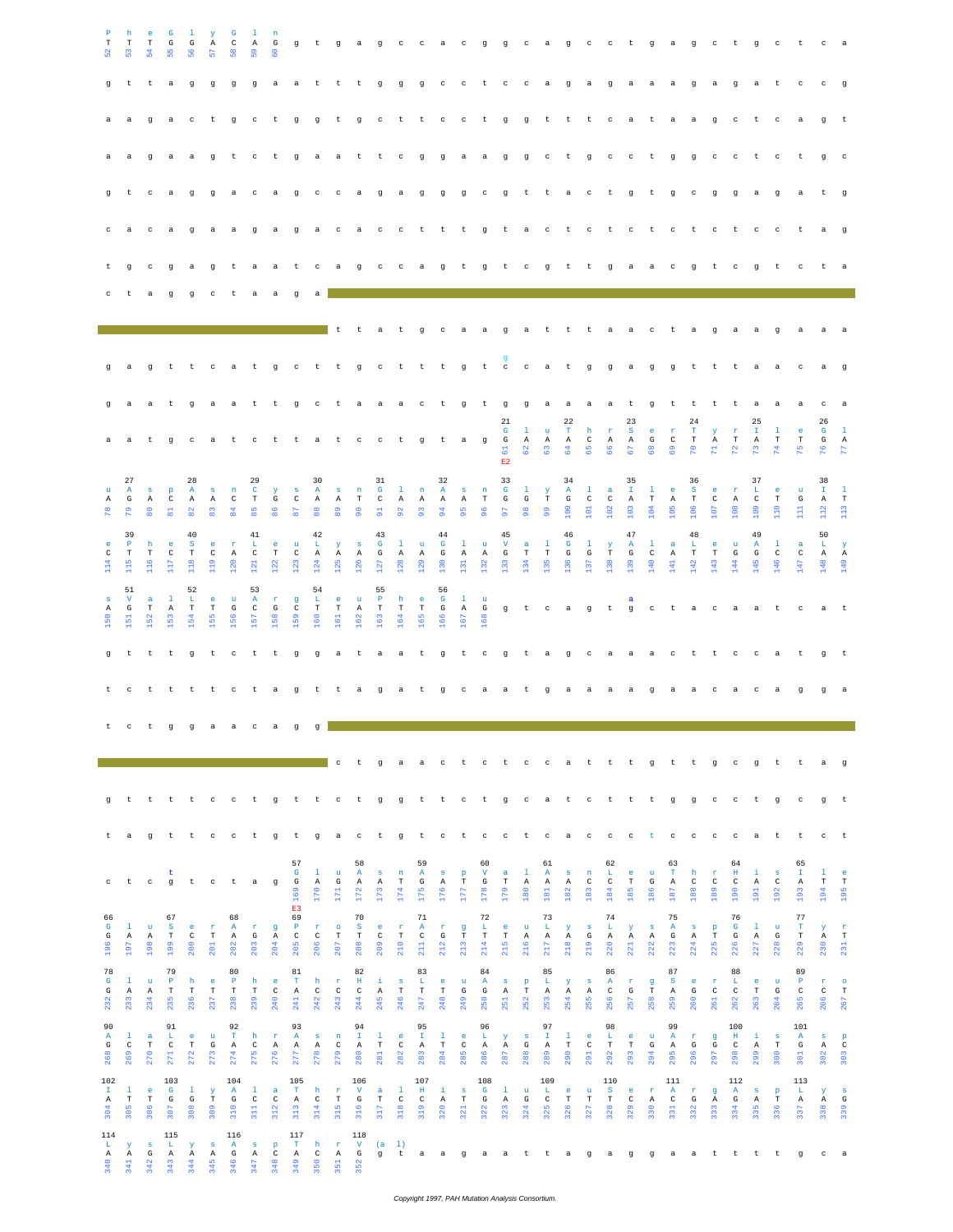|                                     |                                     |                                         |                                    |                                  |                              |                                     |                                     |                                    |                                               |                                                        |                                   |                                     |                                      |                                    |                                    |                                     |                                 |                                                                                          |                               |                               |                                                 |                                     |                              | a                                   |                                    |                                  | t gt t c t g c                      |                                     |                               |                                  |                                     |                                  | $\mathbf{C}$             | a                                         | a                          |
|-------------------------------------|-------------------------------------|-----------------------------------------|------------------------------------|----------------------------------|------------------------------|-------------------------------------|-------------------------------------|------------------------------------|-----------------------------------------------|--------------------------------------------------------|-----------------------------------|-------------------------------------|--------------------------------------|------------------------------------|------------------------------------|-------------------------------------|---------------------------------|------------------------------------------------------------------------------------------|-------------------------------|-------------------------------|-------------------------------------------------|-------------------------------------|------------------------------|-------------------------------------|------------------------------------|----------------------------------|-------------------------------------|-------------------------------------|-------------------------------|----------------------------------|-------------------------------------|----------------------------------|--------------------------|-------------------------------------------|----------------------------|
|                                     |                                     |                                         |                                    |                                  |                              |                                     |                                     |                                    |                                               |                                                        |                                   |                                     |                                      |                                    |                                    |                                     |                                 |                                                                                          |                               |                               |                                                 |                                     |                              |                                     |                                    |                                  |                                     |                                     |                               |                                  |                                     |                                  |                          | 118<br>$\mathbf v$                        | a                          |
| t                                   | $_{\rm c}$                          | t                                       | g                                  | t a                              |                              | $\mathbb{C}$                        | $-t$                                |                                    | caggacgttgccttctctgtgtt                       |                                                        |                                   |                                     |                                      |                                    |                                    |                                     |                                 |                                                                                          |                               |                               |                                                 |                                     |                              |                                     |                                    |                                  |                                     |                                     |                               |                                  | $-t$                                | $_{\rm c}$                       | $\rm{a}$                 | $\mathfrak g$                             | $\,$ T<br>353<br>E4        |
| 1<br>G                              | 119<br>$\mathbb{P}$<br>$\mathtt{C}$ | $\mathbf{r}$<br>C                       | $\circ$<br>$\rm{C}$                | 120<br>$\mathbf T$<br>$_{\rm T}$ | $\mathbf r$<br>G             | $\mathbf{p}$<br>G                   | 121<br>$\mathbf P$<br>$_{\rm T}$    | h<br>$_{\rm T}$                    | $\mathsf{e}% _{t}\left( t\right)$<br>$\rm{C}$ | 122<br>$\mathbf P$<br>$\mathtt{C}$                     | $\mathbf r$<br>$\mathtt{C}$       | $\bullet$<br>Α                      | 123<br>$\mathbf{A}$<br>$\,$ A        | $\mathbf{r}$<br>G                  | $\mathbf g$<br>Α                   | 124<br>$\mathbf T$<br>$\mathbb{A}$  | h<br>$\mathtt{C}$               | $\mathbf r$<br>$\mathtt{C}$                                                              | 125<br>$\mathbf{I}$<br>$\,$ A | $\mathbf{1}$<br>$_{\rm T}$    | $\mathsf{e}% _{t}\left( t\right)$<br>$_{\rm T}$ | 126<br>$\mathbf{G}$<br>$\mathtt{C}$ | $\mathbf{1}$<br>Α            | $\mathbf n$<br>Α                    | 127<br>$\mathbf G$<br>$\mathbb{G}$ | $\mathbf{1}$<br>Α                | $\mathbf u$<br>$\mathbb{G}$         | 128<br>$\mathbf{L}$<br>$\mathtt{C}$ | $\epsilon$<br>$_{\rm T}$      | $\mathbf{u}$<br>G                | 129<br>$\mathbf{A}$<br>$\mathbb{G}$ | $\,$ s<br>Α                      | $\, {\bf p}$<br>$\,c\,$  | 130<br>$\mathbf{A}$<br>Α                  | $\mathbf{r}$<br>G          |
| 354                                 | 355<br>131                          | 356                                     | 357                                | 358<br>132                       | 359                          | 360                                 | 361<br>133                          | 362                                | 363                                           | 364<br>134                                             | 365                               | 366                                 | 367<br>135                           | 368                                | 369                                | 370<br>136                          | 371                             | 372                                                                                      | 373<br>137                    | 374                           | 375                                             | 376<br>138                          | 377                          | 378                                 | 379<br>139                         | 380                              | 381                                 | 382<br>140                          | 383                           | 384                              | 385<br>141                          | 386                              | 387                      | 388<br>142                                | 389                        |
| g<br>Α<br>390                       | $\mathbf{P}$<br>$_{\rm T}$<br>391   | h<br>$_{\rm T}$<br>392                  | e<br>$_{\rm T}$<br>393             | $\,$ A<br>$\mathbb{G}$<br>394    | -1<br>$\rm{C}$<br>395        | a<br>$\rm{C}$<br>396                | $\mathbf{A}$<br>$\mathbb{A}$<br>397 | $\mathbf{s}$<br>A<br>398           | $\,$ n<br>$\mathbf T$<br>399                  | $\mathbf{G}$<br>$\mathtt{C}$<br>400                    | $\mathbf{1}$<br>Α<br>101          | $\,$ n<br>$\mathbb{G}$<br>102       | $\mathbb T$ .<br>$\mathbb{A}$<br>103 | $\mathbf{1}$<br>$\mathbf T$<br>104 | e.<br>$_{\rm T}$<br>105            | $\mathbf{L}$<br>$\,c\,$<br>106      | $\epsilon$<br>$_{\rm T}$<br>407 | u<br>$\rm{C}$<br>408                                                                     | S<br>$\,$ A<br>409            | e.<br>$\mathbb{G}$<br>410     | r<br>$\rm C$<br>411                             | $\mathbf T$<br>$_{\rm T}$<br>412    | Y<br>Α<br>413                | $\mathbf{r}$<br>$_{\rm T}$<br>414   | $\mathbf{G}$<br>G<br>415           | -1<br>G<br>416                   | У<br>Α<br>417                       | $\mathbf{A}$<br>G<br>418            | -1<br>$\mathtt{C}$<br>419     | a<br>G<br>420                    | $\mathbf G$<br>G<br>421             | -1<br>Α<br>422                   | u<br>A<br>123            | $\mathbf{L}_\parallel$<br>$\rm{C}$<br>424 | e<br>$\mathbf T$<br>425    |
| $\mathbf u$                         | 143<br>$\mathbf{A}$                 | $\,$ s                                  | $\mathbf{p}$                       | 144<br>$\, {\bf A} \,$           | 1                            | $\mathbf{a}$                        | 145<br>$\mathbf{A}$                 | $\,$ s                             | $\, {\bf p}$                                  | 146<br>$\;$ H                                          | $\pm$                             | $\mathbf{s}$                        | 147<br>$\mathbb P$                   | $\mathbf r$                        | $\bullet$                          |                                     |                                 |                                                                                          |                               |                               |                                                 |                                     |                              |                                     |                                    |                                  |                                     |                                     |                               |                                  |                                     |                                  | 9                        | t                                         | $\mathbf{c}$               |
| $\mathbb{G}$<br>426                 | $\mathbb{G}$<br>$\frac{27}{2}$      | Α<br>428                                | $_{\rm T}$<br>429                  | G<br>430                         | $\mathtt{C}$<br>431          | $_{\rm T}$<br>432                   | $\mathbb{G}$<br>433                 | Α<br>434                           | $\mathtt{C}$<br>435                           | $_{\rm C}$<br>436                                      | Α<br>437                          | $_{\rm C}$<br>438                   | $\,$ C<br>439                        | $\mathbf{C}$<br>440                | $_{\rm T}$<br>441                  |                                     |                                 | g t g a g                                                                                |                               |                               | $-t$                                            | $\mathbb{C}$                        | $\mathbb{C}$                 | a                                   | t                                  | g                                | $\mathfrak g$                       | $\mathbf{C}$                        | $\mathbf{C}$                  | $_{\rm c}$                       | g                                   | t                                | a                        | g                                         | $\rm{a}$                   |
| $\mathbf t$                         | t<br>$\mathbf{q}$                   | q<br>a                                  | g                                  | a                                | $\mathbf t$                  | τ                                   | τ                                   | τ                                  |                                               | t                                                      | $\mathbf q$                       | a                                   | c                                    | a                                  |                                    |                                     |                                 |                                                                                          |                               |                               |                                                 |                                     |                              |                                     |                                    |                                  |                                     |                                     |                               |                                  |                                     |                                  |                          |                                           |                            |
|                                     |                                     |                                         |                                    |                                  |                              |                                     |                                     |                                    |                                               |                                                        |                                   |                                     |                                      |                                    | a                                  | a                                   | t                               | $_{\rm c}$                                                                               | $\mathbf C$                   | a                             | C                                               | a                                   | g                            | $_{\rm c}$                          | g                                  | a                                | g                                   | g                                   | a                             | g                                | g                                   | c                                | t                        | c                                         | a                          |
|                                     | q                                   | g                                       | t                                  | $\mathbf a$                      | a                            | a                                   | t                                   | C                                  | a                                             | g                                                      | g                                 | g                                   | a                                    | a                                  | $\mathbf g$                        | t                                   | t                               | a                                                                                        | $\rm ^c$                      | t                             | a                                               | a                                   | t                            | a                                   | a                                  | $\mathbf g$                      | g                                   | t                                   | g                             | t                                | c                                   |                                  |                          |                                           |                            |
|                                     | C                                   | a                                       | a                                  | t                                | a                            | t                                   | C                                   | t                                  | g                                             | g                                                      | t                                 | $\mathbf a$                         | g                                    | g                                  | a                                  | g                                   | a                               | g                                                                                        | $_{\rm c}$                    | t                             | a                                               | a                                   | $\mathbf{g}$                 | t                                   | t                                  | t                                | a                                   | $\mathbf{a}$                        | C                             | c                                | c                                   | q                                |                          | q                                         |                            |
| c                                   | t.                                  | t                                       | t                                  | $\mathbf{a}$                     | g                            | $\mathbf t$                         | $\mathbf t$                         | $\mathbf t$                        | t                                             | $\mathbf{a}$                                           | g                                 | $\sigma$                            | g                                    | $\mathbf t$                        | a                                  | t                                   | a                               | $\mathbf{C}$                                                                             | $\mathbf{C}$                  | $\rm ^c$                      | a                                               | a                                   | g                            | g                                   | g                                  | a                                | a                                   | g                                   | g                             | a                                | g                                   | a                                | q                        | a                                         | t                          |
| g                                   | $_{\rm c}$                          | $\mathbf a$                             | $_{\rm c}$                         | t                                | $\mathsf g$                  | t                                   | $_{\rm c}$                          | $\rm{a}$                           | t                                             | g                                                      | $\mathbf g$                       | $_{\rm c}$                          | $\,$ t                               | t                                  | t                                  | $\mathbf{a}$                        | $\mathbf g$                     | $\mathbf{a}$                                                                             | $\,$ g                        | $_{\rm c}$                    | $_{\rm c}$                                      | $_{\rm c}$                          | $_{\rm c}$                   | $_{\rm c}$                          | $\rm{a}$                           | t                                | t                                   | $_{\rm c}$                          | $\mathbf a$                   | $\mathbf{a}$                     | a                                   | $\mathbf g$                      | $_{\rm c}$               | $^{\rm a}$                                | t                          |
| t                                   | $\rm ^c$                            | a                                       | t                                  | $\rm{a}$                         | $\rm{a}$                     | $\rm{a}$                            | $\mathbf g$                         | $_{\rm g}$                         | t                                             | $\rm{a}$                                               | $_{\rm c}$                        | $_{\rm c}$                          | $\mathbf{a}$                         | $\mathbf g$                        | $\rm{a}$                           | $\,$ $\,$ $\,$                      | $_{\rm c}$                      | t                                                                                        | $_{\rm c}$                    | t                             | $-t$                                            | $\mathbf{C}$                        | $\mathbf{C}$                 | $-t$                                | a                                  | $\sf t$                          | $_{\rm g}$<br>148<br>G              | $\rm{a}$<br>1                       | $\rm{a}$<br>У                 | g<br>149<br>$\mathbf{P}$         | $_{\rm c}$<br>h                     | $_{\rm c}$<br>e                  | t<br>150<br>L.           | t<br>У                                    | g<br>$\mathbf{s}$          |
| a                                   |                                     |                                         |                                    |                                  |                              |                                     |                                     |                                    | aaaat cagg t g t c t c t t t                  |                                                        |                                   |                                     |                                      |                                    |                                    |                                     |                                 |                                                                                          | $-t$                          | $\mathbb{C}$                  | t c c t                                         |                                     |                              |                                     | a a                                | $\mathsf g$                      | G<br>442                            | G<br>$\frac{43}{2}$                 | T<br>144                      | $_{\rm T}$<br>445                | $_{\rm T}$<br>446                   | $_{\rm T}$<br>47                 | $\mathbb{A}$<br>448      | Α<br>49                                   | Α<br>50                    |
| 151<br>Α<br>G                       | $\mathbf{s}$<br>Α                   | $\, {\bf p}$<br>T                       | 152<br>$\mathbf P$<br>$\mathtt{C}$ | $\mathbf r$<br>C                 | $\circ$<br>$_{\rm T}$        | 153<br>$\mathbf {V}$<br>G           | a<br>$_{\rm T}$                     | -1<br>G                            | 154<br>$\mathbf T$<br>$_{\rm T}$              | $\mathbf{y}$<br>Α                                      | $\mathbf r$<br>$\mathtt{C}$       | 155<br>$\mathbf{A}$<br>$\mathtt{C}$ | $\mathbf r$<br>G                     | $\mathbf{g}$<br>$_{\rm T}$         | 156<br>$\mathbf{A}$<br>G           | $\mathbf{1}$<br>$\mathbb{C}$        | $\mathbf{a}$<br>$\mathbb{A}$    | 157<br>$\mathbf{A}$<br>$\, {\bf A}$                                                      | $\mathbf r$<br>G              | $\mathbf g$<br>Α              | 158<br>$\mathbf{A}$<br>$\rm _C$                 | $\mathbf r$<br>G                    | g<br>G                       | 159<br>L<br>Α                       | Y<br>Α                             | $\mathbf{s}$<br>$\mathbb{G}$     | E5<br>160<br>$\mathbf{G}$<br>$\,$ C | -1<br>$\mathbf{A}$                  | $\mathbf n$<br>G              | 161<br>$\mathbf P$<br>$_{\rm T}$ | h<br>$_{\rm T}$                     | $\epsilon$<br>$_{\rm T}$         | 162<br>$\mathbf{A}$<br>G | -1<br>$\mathtt{C}$                        | a<br>$\,$ T                |
| 451                                 | 452                                 | $453$                                   | 454                                | 455                              | 456                          | 457                                 | 458                                 | 459                                | 460                                           | 5                                                      | 462                               | 463                                 | 464                                  | 465                                | 466                                | 467                                 | 468                             | 469                                                                                      | 470                           | 471                           | 472                                             | 473                                 | 474                          | 475                                 | 476                                | 477                              | 478                                 | 479                                 | 480                           | 481                              | 482                                 | 483                              | 484                      | 485                                       | 486                        |
| 163<br>$\mathbf{A}$<br>$\mathbb{G}$ | <b>S</b><br>Α                       | $\, {\bf p}$<br>$\,$ C                  | 164<br>$\mathbb T$<br>A            | 1<br>$_{\rm T}$                  | e<br>$_{\rm T}$              | 165<br>$\mathbf{A}$<br>G            | -1<br>$\,$ C                        | a<br>$\,$ C                        | 166<br>$\mathbf T$<br>$_{\rm T}$              | $\,$ Y<br>Α                                            | $\mathbf{r}$<br>$_{\rm C}$        | 167<br>A<br>$\,$ A                  | <b>S</b><br>$\,$ A                   | $\,$ n<br>$\,$ C                   | 168<br>$\mathbf T$<br>$_{\rm T}$   | $\,$ y<br>$\,$ A                    | $\mathbf{r}$<br>$\mathtt{C}$    | 169<br>$\mathbf{A}$<br>$_{\rm C}$                                                        | $\mathbf r$<br>G              | $\mathbf{g}$<br>$\mathtt{C}$  | 170<br>H<br>$\mathbf C$                         | i.<br>$\mathbf{A}$                  | (s)<br>g                     |                                     | t a a                              |                                  | g t                                 |                                     | $\mathbf{C}$                  | t.                               | g                                   | $\mathbf{C}$                     | $_{\rm c}$               | t                                         | $-t$                       |
| 487                                 | 488                                 | 489                                     | 490                                | 491                              | 492                          | 493                                 | 494                                 | 495                                | 496                                           | 497                                                    | 498                               | 499                                 | 500                                  | 501                                | 502                                | 503                                 | 504                             | 505                                                                                      | 506                           | 507                           | 508                                             | 509                                 |                              |                                     |                                    |                                  |                                     |                                     |                               |                                  |                                     |                                  |                          |                                           |                            |
| $g$ c                               |                                     | t                                       | t.                                 | g                                | t                            | t                                   | $\mathfrak g$                       | a                                  | $\mathbf g$                                   | g                                                      | g                                 | $\mathfrak g$                       | a                                    | a                                  | $\mathbf g$                        | a                                   | g                               | $\mathbf{a}$                                                                             | $_{\rm g}$                    | a                             | a                                               | a                                   | a                            | $\mathbf{a}$                        | $_{\rm c}$                         | a                                | c                                   | $\mathbf a$                         | $_{\rm c}$                    | c                                | $\rm ^c$                            | C                                | t                        | a                                         | 9                          |
|                                     | C                                   | $\mathbf t$                             | q                                  | $_{\rm c}$                       | $\mathbf t$                  | t                                   | $\mathbf{C}$                        | t                                  | $_{\rm c}$                                    | $\mathbf{C}$                                           | $\mathbf{C}$                      | $\mathbf t$                         | $\mathbf t$                          | $\mathbf q$                        | $_{\rm c}$                         | $_{\rm c}$                          | $\mathbf{C}$                    | $\mathbf{t}$                                                                             | $\mathbf{C}$                  | a                             | t                                               | $\mathbf{C}$                        | $\mathbf{C}$                 | a                                   | $\mathbf q$                        | t                                | t                                   | $\sigma$                            | $\mathbf a$                   | q                                | q                                   | a                                |                          | q                                         | del<br>$\mathbf{g}$        |
|                                     |                                     |                                         |                                    |                                  | $\mathbf{a}$                 | $\rm ^c$                            | C                                   |                                    | q                                             |                                                        |                                   |                                     | q                                    |                                    |                                    |                                     |                                 | q                                                                                        |                               |                               |                                                 | t                                   | $\mathbf C$                  | t                                   | t                                  | $\mathbf q$                      | c                                   | $\mathbf{a}$                        | c                             | q                                | c                                   | C                                | c                        |                                           |                            |
| g<br>τ                              | $\mathbf{C}$<br>t                   | t<br>c                                  | $_{\rm c}$<br>q                    | $\mathbf{a}$<br>q                | a<br>$\mathbf{C}$            | g<br>q                              | $_{\rm c}$<br>a                     | $\,$ $\,$ $\,$<br>$\mathbf{q}$     | t<br>a                                        | t<br>a                                                 | $\mathbf{C}$<br>q                 | g<br>$_{\rm c}$                     | a                                    | $\mathbf{g}$                       | t cac<br>$\mathbf{g}$              | $\mathbf{C}$                        | $-t$<br>$\mathbf{C}$            | g i<br>a                                                                                 | g<br>$-t$                     | $-t$<br>$-t$                  | $\mathbf{C}$<br>a                               | $\mathbb{C}$<br>$-t$                | $\mathbb{C}$<br>$\mathbf{C}$ | g i<br>g                            | $\mathbb{C}$<br>$\mathbf{C}$       | $\mathbf{C}$<br>$\mathbf{C}$     | a<br>g                              | $_{\rm c}$<br>g                     | $\,c$<br>$\mathbf C$          | $\mathbf{a}$<br>a                | a<br>t                              | a<br>$\sigma$                    | $_{\rm c}$<br>$\sigma$   | g<br>c                                    | t.<br>$\mathbf{g}$         |
| g                                   | $_{\rm c}$                          | $_{\rm c}$                              | $\mathbf q$                        | a                                | $_{\rm c}$                   | $\alpha$                            | $_{\rm c}$                          | $\alpha$                           | $_{\rm c}$                                    | t                                                      | $\sigma$                          | $\mathfrak g$                       | $\mathbf{g}$                         | $_{\rm c}$                         | t                                  | $\mathbf{a}$                        | $\mathbf{C}$                    | $-t$                                                                                     | $-t$                          | $\mathbf{C}$                  | $-t$                                            | $-t$                                | g                            | $\mathbf{C}$                        | t                                  | $\,$ g                           | $_{\rm c}$                          | q                                   | t                             | t                                | $\rm ^c$                            | $_{\rm c}$                       | $\mathbf{g}$             | $\rm{a}$                                  | $\mathbf{C}$               |
| q                                   | C                                   | $\sigma$                                | a                                  | q                                | $\mathfrak g$                | $_{\rm c}$                          | t                                   | $\mathfrak g$                      | $\mathbf{g}$                                  | $\rm{a}$                                               | t                                 | $\mathfrak g$                       | $\mathfrak g$                        | $\rm ^{c}$                         | $\mathbf{C}$                       | t                                   | $-t$                            | $_{\rm c}$                                                                               | $\qquad \qquad \mathbb{C}$    | $\mathbf{C}$                  | $\mathbb C$                                     | a                                   | t                            | $-t$                                | a a                                | t                                | $\mathbf g$                         | $\rm{a}$                            | t                             | t                                | $\mathbf{a}$                        |                                  |                          |                                           |                            |
|                                     |                                     |                                         |                                    |                                  |                              |                                     |                                     |                                    |                                               |                                                        |                                   |                                     |                                      |                                    |                                    |                                     |                                 |                                                                                          |                               |                               |                                                 |                                     |                              |                                     |                                    |                                  |                                     |                                     |                               |                                  |                                     | $\mathbf g$                      | $\rm{a}$                 | $^{\rm a}$                                | $\mathbf t$                |
|                                     | t                                   | t                                       | $\rm ^c$                           | t                                | $_{\rm c}$                   | t                                   | t                                   | $_{\rm c}$                         | $^{\rm a}$                                    | a                                                      | $\mathbf{a}$                      | t                                   | a                                    | a                                  | t                                  | g                                   | g                               | t                                                                                        | a                             | $\mathbf{g}$                  | t                                               | a,                                  | a                            | a                                   | t                                  | t                                | c                                   | a                                   | $_{\rm c}$                    | t                                | $\mathfrak g$                       | t                                | a                        | g                                         | $\mathbf{C}$               |
| a                                   | a                                   | ੁ                                       | t                                  | g                                | a                            | t                                   | $\mathbf{g}$                        | $\mathbf{g}$                       | $\mathbf{C}$                                  | a                                                      | g                                 | $\mathbb{C}$                        | t.                                   |                                    | c a                                | $\mathbf{C}$                        | a.                              | g                                                                                        | g                             | $-t$                          | $-t$                                            | $\mathbb{C}$                        | t                            | $\mathbf{g}$                        | g                                  | $-t$                             | $\mathbf{C}$                        | $\mathbf{C}$                        | $\mathbf{C}$                  | $_{\rm c}$                       | g                                   | a                                | $_{\rm c}$               | t                                         | $\mathbf{C}$               |
| c                                   | $\rm ^c$                            | t                                       | $_{\rm c}$                         | t                                | $\mathsf g$                  | $_{\rm c}$                          | $\mathbf t$<br>del                  | $\rm{a}$                           | $\rm{a}$                                      | $_{\rm c}$                                             | $_{\rm c}$                        | t<br>ga                             | $\mathbf{a}$                         | a                                  | $\mathbf{C}$                       | $\mathbf{c}$                        | t                               | $\mathbf g$                                                                              | $_{\rm c}$                    | a                             | $-t$                                            | $-t$<br>tt                          | $_{\rm c}$                   | $-t$                                | $\mathbf{g}$                       | $_{\rm c}$                       | t                                   | g                                   | t                             | $\mathfrak g$                    | $\rm ^c$                            | $_{\rm c}$                       | $_{\rm c}$               | $_{\rm c}$                                | $\mathbf t$                |
| g<br>170                            | C                                   | $_{\rm c}$                              | $_{\rm c}$<br>171                  | t                                | g                            | $_{\rm c}$<br>172                   | $_{\rm c}$                          | t                                  | t<br>173                                      | $\mathbf g$                                            | $\rm{a}$                          | $\mathbf g$<br>174                  | $\mathtt{C}$                         | $\rm{a}$                           | $_{\rm c}$<br>175                  | $_{\rm c}$                          | t                               | $\mathbf{a}$<br>176                                                                      | $\,$ t                        | t                             | t<br>177                                        | $\mathsf{t}$                        | $\mathsf g$                  | t<br>178                            | $\mathbf g$                        | $_{\rm c}$                       | $_{\rm c}$<br>179                   | t                                   | g                             | $\,$ t<br>180                    | $\rm{a}$                            | t                                | t<br>181                 | $\mathtt{C}$                              | $-t$                       |
| (H)<br>a                            | $\pm$ )<br>$\mathbf g$              | $\mathbf{s}$<br>$_{\rm T}$<br>510<br>E6 | $\mathbf G$<br>G<br>${\bf 511}$    | 1<br>G<br>512                    | У<br>G<br>513                | $\mathbf G$<br>$\rm{C}$<br>514      | $\mathbf{1}$<br>Α<br>515            | $\mathbf n$<br>$\mathbb{G}$<br>516 | $\,$ P<br>$\,$ C<br>517                       | $\mathbf r$<br>$\rm{C}$<br>518                         | $\circ$<br>$\mathtt{C}$<br>519    | $\mathbb T$<br>$\mathbb{A}$<br>520  | $\mathbf{1}$<br>$_{\rm T}$<br>521    | e<br>$\rm{C}$<br>522               | $\mathbf P$<br>$\,$ C<br>523       | $\mathbf r$<br>$\mathtt{C}$<br>524  | $\bullet$<br>$_{\rm T}$<br>525  | $\, {\bf A}$<br>$\rm{C}$<br>526                                                          | $\mathbf r$<br>G<br>527       | g<br>Α<br>528                 | $\mathbf{V}$<br>G<br>529                        | $\mathbf{a}$<br>$_{\rm T}$<br>530   | $1\,$<br>$\mathbb{G}$<br>531 | $\mathbf G$<br>G<br>532             | $\mathbf{1}$<br>$\,$ A<br>533      | $\mathbf u$<br>Α<br>534          | $\mathbf T$<br>$_{\rm T}$<br>535    | У<br>Α<br>536                       | r<br>$\mathtt{C}$<br>537      | $\mathbb M$<br>Α<br>538          | e<br>$_{\rm T}$<br>539              | $\mathsf{t}$<br>G<br>540         | $\mathbf{G}$<br>G<br>541 | $\mathbf{1}$<br>Α<br>542                  | $\mathbf u$<br>G<br>543    |
| 182<br>G<br>$\mathbf G$             | $\mathbf{1}$<br>$\mathbf{A}$        | $\mathbf{u}$<br>$\mathbf{A}$            | 183<br>$\mathbf{G}$<br>G           | 1<br>Α                           | $\mathbf u$<br>Α             | 184<br>L<br>Α                       | Y<br>Α                              | $\mathbf{s}$<br>$\mathbf G$        | 185<br>$\mathbf{L}_\parallel$<br>Α            | $\,$ Y<br>Α                                            | $\mathbf{s}$<br>Α                 | 186<br>$\mathbf T$<br>Α             | h<br>$\rm _C$                        | $\langle \mathbf{r} \rangle$<br>Α  | 187<br>$\mathbf T$<br>$_{\rm T}$   | $\mathbf{r}$<br>$\mathbf G$         | $\mathbf{p}$<br>$\mathbf G$     | 188<br>$\mathbf{G}$<br>$\mathbb{G}$                                                      | $\mathbf{1}$<br>$\mathbb{G}$  | $\mathbf{Y}$<br>$\,$ C        | 189<br>$\mathbf T$<br>Α                         | h<br>$\rm{C}$                       | $\mathbf{r}$<br>Α            | 190<br>$\mathbf{V}$<br>$\mathbb{G}$ | $\alpha$<br>$_{\rm T}$             | $\mathbf{1}$<br>$\mathbb{G}$     | 191<br>$\mathbb P$<br>$_{\rm T}$    | h<br>$_{\rm T}$                     | $\epsilon$<br>$\rm{C}$        | 192<br>$\  \mathbf{L} \ $<br>Α   | $\mathbf y$<br>Α                    | $\,$ s<br>$\mathbb{G}$           | 193<br>$\mathbf T$<br>Α  | h<br>$\rm{C}$                             | $\mathbf{r}$<br>$_{\rm T}$ |
| 544<br>194                          | 545                                 | 546                                     | 547<br>195                         | 548                              | 549                          | 550<br>196                          | 551                                 | 552                                | 553<br>197                                    | 554                                                    | 555                               | 556<br>198                          | 557                                  | 558                                | 559<br>199                         | 560                                 | 561                             | 562<br>200                                                                               | 563                           | 564                           | 565<br>201                                      | 566                                 | 567                          | 568<br>202                          | 569                                | 570                              | 571<br>203                          | 572                                 | 573                           | 574<br>204                       | 575                                 | 576                              | 577<br>205               | 578                                       | 579                        |
| L.<br>$\rm{C}$<br>580               | $\epsilon$<br>$_{\rm T}$<br>581     | $\mathbf{u}$<br>$\mathbb{G}$<br>582     | L.<br>Α<br>583                     | Y<br>Α<br>584                    | $\,$ s<br>$\mathbf G$<br>585 | $\mathbf{s}$<br>$_{\rm T}$<br>586   | $\mathbf{e}$<br>$\rm{C}$<br>587     | $\mathbf r$<br>$\rm{C}$<br>588     | $\mathbf{L}$<br>$_{\rm T}$<br>589             | $\mathsf{e}% _{t}\left( t\right)$<br>$_{\rm T}$<br>590 | $\mathbf u$<br>$\mathbf G$<br>591 | $\mathbf T$<br>$_{\rm T}$<br>592    | $\mathbf{Y}$<br>Α<br>593             | $\mathbf{r}$<br>$_{\rm T}$<br>594  | L<br>Α<br>595                      | $\mathbf{Y}$<br>$\mathbb{A}$<br>596 | $\,$ s<br>$\mathbb{A}$<br>597   | $\mathbf T$<br>Α<br>598                                                                  | h<br>$\rm{C}$<br>599          | $\mathbf{r}$<br>$\,$ C<br>600 | $\mathbf{H}$<br>$\rm C$<br>601                  | $\pm$<br>Α<br>602                   | $\,$ s<br>$_{\rm T}$<br>603  | $\mathbf{A}$<br>G<br>604            | $\mathbf{1}$<br>$\rm{C}$<br>605    | $\mathbf a$<br>$_{\rm T}$<br>606 | $\mathbf{C}$<br>$_{\rm T}$<br>607   | Y<br>G<br>608                       | $\,$ s<br>$\mathtt{C}$<br>609 | $\mathbf T$<br>$_{\rm T}$<br>610 | $\mathbf{y}$<br>Α<br>611            | $\mathbf r$<br>$_{\rm T}$<br>612 | G<br>$\mathbb{G}$<br>613 | $\mathbf{1}$<br>Α<br>614                  | $\mathbf u$<br>G<br>615    |
| 206<br>T<br>$_{\rm T}$              | $Y = r$<br>Α                        | $\mathbf{C}$                            | 207<br>A<br>$\mathbf{A}$           | $\mathbf{s}$<br>Α                | n<br>$_{\rm T}$              | 208<br>$\mathbf{H}$<br>$\mathtt{C}$ | $\pm$<br>Α                          | $\mathbf{s}$<br>$\,$ C             | 209<br>$\mathbf{I}$<br>Α                      | $\mathbf{1}$<br>T                                      | e<br>$_{\rm T}$                   | 210<br>$\mathbf{P}$<br>$_{\rm T}$   | $\mathbf T$                          | h e<br>$\mathbf T$                 | 211<br>$\mathbf{P}$<br>$\mathbf C$ | $\mathbf{r}$<br>$\mathbb{C}$        | $\bullet$<br>A                  | 212<br>$\mathbf{L}$<br>$\mathbf{C}$<br>Copyright 1997, PAH Mutation Analysis Consortium. | $^{\circ}$ e<br>T             | $\mathbf{u}$<br>$_{\rm T}$    | 213<br>$\mathbf{L}$<br>$\mathbf{C}$             | e –<br>$_{\rm T}$                   | $\mathbf{u}$<br>$_{\rm T}$   | 214<br>$\mathbf{G}$<br>G            | $\mathbf{1}$<br>$\mathbb{A}$       | $\mathbf{u}$<br>Α                | 215<br>$\mathbf{L}$ .<br>Α          | $\mathbf{Y}$<br>Α                   | $\mathbf{s}$<br>G             | 216<br>$\mathbf{T}$<br>T         | $\mathbf{Y}$<br>Α                   | $\mathbf r$<br>C                 | 217<br>$\mathbf{C}$<br>T | $Y = S$<br>G                              | $\mathbf T$                |

a c a t a a g t a a c t c a c a t g t c t t a t a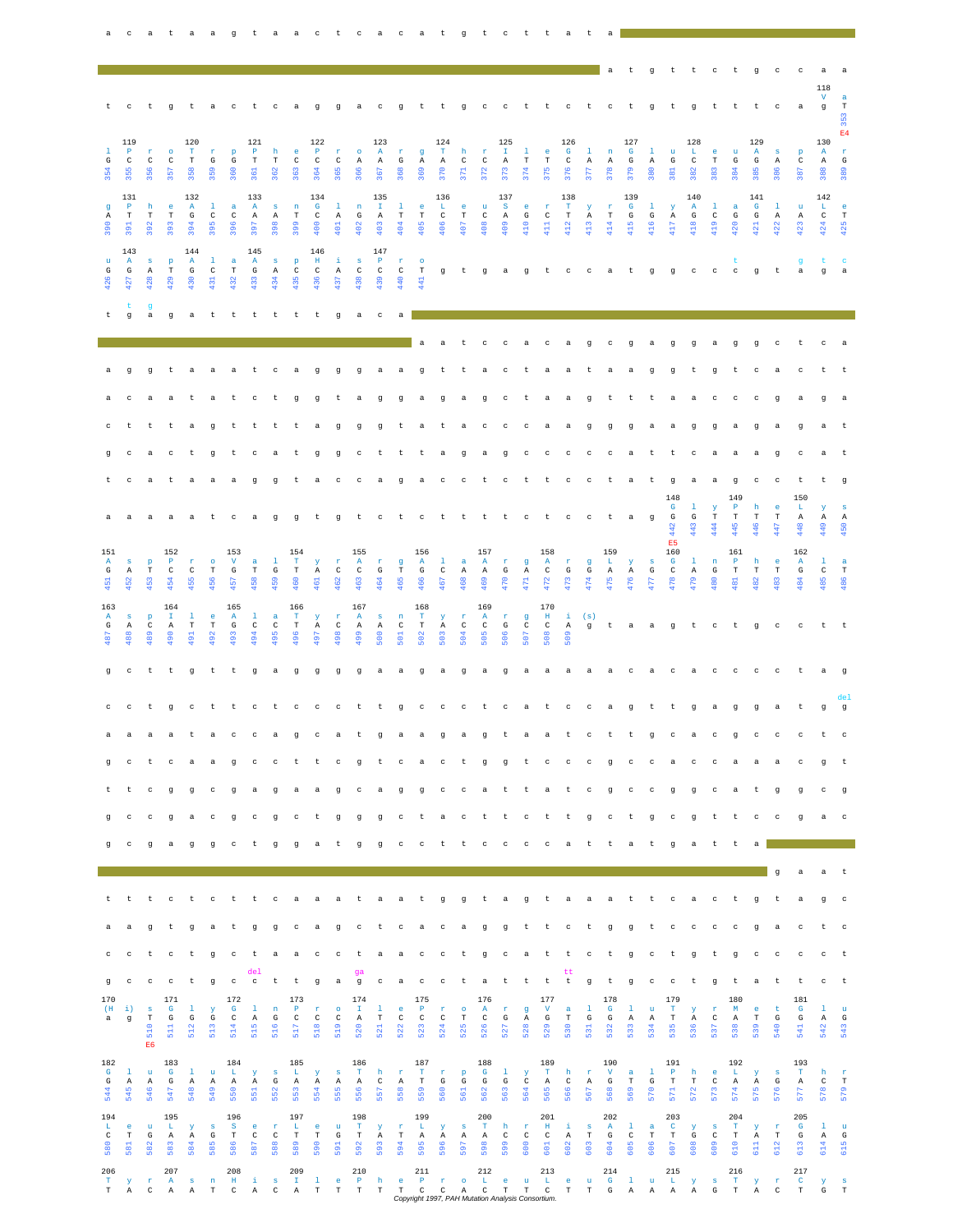| 616                                 | 5                         | $rac{18}{2}$                 | $\ddot{5}$                                            | $\frac{5}{2}$                | $\overline{3}$                     |                                     | $\tilde{\mathbf{S}}$               | 624                            | នី                                 | $\frac{8}{2}$           | ä                                   | $\tilde{a}$                                  | $\frac{2}{3}$                       | 630                          | ä                                   | ä                                  | ä                                  | Ġ                                  | ី3                                | ៵៓                                  | ė,                            | 638                                             | $rac{3}{6}$                       | 640                                 | 3                                   | 642                               | 643                                | 644                             | 645                                                                   | 646                                 | 545                      | 648                                | 649                                 | 650                      | $\overline{5}$                   |
|-------------------------------------|---------------------------|------------------------------|-------------------------------------------------------|------------------------------|------------------------------------|-------------------------------------|------------------------------------|--------------------------------|------------------------------------|-------------------------|-------------------------------------|----------------------------------------------|-------------------------------------|------------------------------|-------------------------------------|------------------------------------|------------------------------------|------------------------------------|-----------------------------------|-------------------------------------|-------------------------------|-------------------------------------------------|-----------------------------------|-------------------------------------|-------------------------------------|-----------------------------------|------------------------------------|---------------------------------|-----------------------------------------------------------------------|-------------------------------------|--------------------------|------------------------------------|-------------------------------------|--------------------------|----------------------------------|
| 218<br>$\mathbf{G}$<br>$\mathbb{G}$ | -1.<br>G                  | $\mathbf{y}$<br>$\mathtt{C}$ | 219<br>$\mathbf{P}$<br>$_{\rm T}$                     | h<br>$\mathbf T$             | -e<br>$\mathbb{C}$                 | 220<br>$\;$ H<br>$\mathbf{C}$       | -i<br>A                            | $\mathbf{s}$<br>$_{\rm T}$     | 221<br>$\mathbf{G}$<br>${\rm G}$   | $\mathbf{1}$            | $\mathbf{u}$<br>$\,$ A              | 222<br>$\mathbf{A}$<br>G                     | $S$ $p$                             | $\mathbf T$                  | 223<br>A                            | S                                  | $\mathbf n$<br>$\mathbb{C}$        | 224<br>$\mathbf{I}$<br>$\,$ A      | $\mathbf{1}$<br>$\mathbf T$       | e.<br>$\mathbf T$                   | 225<br>$\mathbf{P}$<br>$\,$ C | n.<br>$\,$ C                                    | $\bullet$<br>$\,$ C               | 226<br>$\mathbf{G}$<br>$\,$ C       | $\mathbf{L}$                        | $\mathbf n$<br>G                  | 227<br>L.<br>$_{\rm C}$            | e.<br>$\mathbf T$               | $\mathbf{u}$<br>$\mathbf{G}% _{T}=\mathbf{G}_{T}\times\mathbf{G}_{T}$ | 228<br>$\mathbf{G}$<br>$\mathbb{G}$ | $\mathbf{1}$             | $\mathbf{u}$                       | 229<br>A<br>${\bf G}$               | $\mathbf{s}$             | $\, {\bf p}$<br>$\,$ C           |
| 652                                 | 653                       | 654                          | 655                                                   |                              | 657                                | 658                                 | 659                                | 660                            | 661                                | A                       | 663                                 | 664                                          | A<br>665                            | 666                          | $\mathbb{A}$<br>667                 | A<br>668                           | 669                                | 670                                | 671                               | 672                                 | 673                           | 674                                             | 675                               | 676                                 | $\mathbb{A}$<br>677                 | 678                               | 679                                | 680                             | 581                                                                   | 682                                 | $\,$ A<br>583            | $\mathbb{A}$<br>684                | 685                                 | $\mathbb{A}$<br>686      | 687                              |
| 230<br>$\mathbf v$<br>G             | $\mathbf a$<br>$_{\rm T}$ | -1<br>$_{\rm T}$             | 231<br>$\mathbf S$<br>$_{\rm T}$                      | $\epsilon$<br>$\,$ C         | $\mathbf{r}$<br>$_{\rm T}$         | 232<br>$\mathbf{G}$<br>$\mathtt{C}$ | $\mathbf{1}$<br>$\mathbb{A}$       | $\mathbf n$<br>Α               | 233<br>$\mathbb P$<br>$_{\rm T}$   | h<br>$_{\rm T}$         | $\bullet$<br>$\rm{C}$               | 234<br>$\  \mathbf{L} \ $<br>$\mathtt{C}$    | $\bullet$<br>$_{\rm T}$             | $\mathbf{u}$<br>$\mathbb{G}$ | 235<br>$\mathbf G$<br>$\,$ C        | $\,1\,$<br>A                       | $\,$ n<br>$\mathbf{G}$             | 236<br>$\mathbf{T}$<br>A           | $(h - r)$<br>g                    | t                                   | a.                            | a                                               | $\overline{g}$                    | $-t$                                | $\mathbb{C}$                        | $c$ a                             |                                    | $_{\rm c}$                      | $\rm{a}$                                                              | t                                   | $\rm ^c$                 | $\rm{a}$                           | $\,$ g                              | $\mathbf g$              | <b>g</b>                         |
| 688                                 | 689                       | 690                          | 691                                                   | 692                          | 693                                | 694                                 | 695                                | 696                            | 697                                | 698                     | 699                                 | $\frac{1}{2}$                                | $\overline{5}$                      | 702                          | 103                                 | 104                                | 705                                | 706                                |                                   |                                     |                               |                                                 |                                   |                                     |                                     |                                   |                                    |                                 |                                                                       |                                     |                          |                                    |                                     |                          |                                  |
| t                                   | $_{\rm c}$                | $\rm{a}$                     | $\rm{a}$                                              | $\sf t$                      | qq<br>$\mathbf g$                  | $_{\rm c}$                          | $_{\rm c}$                         | $_{\rm c}$                     | $\sf t$                            | qc<br>$\,$ g            | $\mathbf{a}$                        | $\mathbf g$                                  | $\mathbf{a}$                        | a                            | $\mathbf{a}$                        | $\mathbf g$                        | t                                  | t                                  | $\mathfrak g$                     | $\mathfrak g$                       | $\mathbf{g}$                  | g                                               | g                                 | a                                   | $\mathfrak g$                       | $\mathfrak g$                     | $\alpha$                           | t                               | t.                                                                    | g                                   | a                        | $\mathbf{g}$                       | $\mathfrak g$                       | de1<br>$c$ a             |                                  |
|                                     | a                         | $\mathbf g$                  | $\sigma$                                              | a                            | $\mathbf g$                        | $\rm{a}$                            | $\mathbf g$                        | $\mathbf g$                    | $\mathbf g$                        | $\rm{a}$                | a                                   |                                              |                                     |                              |                                     |                                    |                                    |                                    |                                   |                                     |                               |                                                 |                                   |                                     |                                     |                                   |                                    |                                 |                                                                       |                                     |                          |                                    |                                     |                          |                                  |
|                                     |                           |                              |                                                       |                              |                                    |                                     |                                    |                                |                                    |                         | t                                   | t                                            | $\mathbf{a}$                        | t                            | q                                   | t                                  | q                                  | a                                  | $_{\rm c}$                        | t                                   | a                             | $\mathbf C$                                     | t                                 | $_{\rm c}$                          | $_{\rm c}$                          | a                                 | $\rm ^c$                           | t                               | $\mathbf{a}$                                                          | c                                   | c                        | a                                  | a                                   | $\mathbf{a}$             | g                                |
| g                                   | $\mathbf{t}$              | $\mathbf{C}$                 | $-t$                                                  | $\mathbf{C}$                 | $\sim$ $\sim$                      | t.                                  | $\mathbf{a}$                       | $\mathbf{g}$                   | t                                  | $\mathbf g$             | $\mathbf{C}$                        | $\mathbf{C}$                                 | $\mathbf{t}$                        | $_{\rm c}$                   | $\mathbf t$                         | gc<br>$\mathsf g$                  | $\rm{a}$                           | $_{\rm c}$                         | t                                 | $\mathbf g$                         | $\rm{a}$                      | $\mathbf g$                                     | $\mathbf{t}$                      | $\mathbf g$                         | $\alpha$                            | $\mathbf{t}$                      | $\mathbf g$<br>236                 | $\mathbf{a}$                    | t                                                                     | g<br>237                            | $\mathbf{a}$             | $\mathbf{g}$                       | c<br>238                            | t                        | t                                |
| t.                                  | t<br>$\mathbf g$          | a                            |                                                       | g t                          | t                                  | t.                                  | t                                  | $_{\rm c}$                     | t.                                 | t                       | t                                   | $_{\rm c}$                                   | t                                   | $\mathbf t$                  | $_{\rm c}$                          | $\,$ t                             | t                                  | t                                  | t                                 | $_{\rm c}$                          | a                             | $\,$ t                                          | $_{\rm c}$                        | $_{\rm C}$                          | $_{\rm c}$                          | a                                 | (T)<br>$\mathfrak g$               | h<br>$\,c\,$<br>707             | $\mathbf r$<br>$_{\rm T}$<br>708                                      | $\mathbf C$<br>$_{\rm T}$<br>709    | $\mathbf{y}$<br>G<br>710 | $\,$ s<br>$\,$ C<br>$\overline{a}$ | $\mathbf T$<br>$\,$ A<br>712        | h<br>$\mathtt{C}$<br>713 | $\mathbf r$<br>$_{\rm T}$<br>714 |
| 239                                 |                           |                              | 240                                                   |                              |                                    | 241                                 |                                    |                                | 242                                |                         |                                     | 243                                          |                                     |                              | 244                                 |                                    |                                    | 245                                |                                   |                                     | 246                           |                                                 |                                   | 247                                 |                                     |                                   | 248                                | E7                              |                                                                       | 249                                 |                          |                                    | 250                                 |                          |                                  |
| $\mathbf{G}$<br>G<br>715            | $\mathbf{1}$<br>G<br>716  | y<br>$_{\rm T}$<br>717       | $\mathbf P$<br>$_{\rm T}$<br>718                      | h<br>$_{\rm T}$<br>719       | e.<br>$\,$ C<br>720                | $\mathbf{A}$<br>$\,$ C<br>721       | $\mathbf r$<br>$\mathbb{G}$<br>722 | $\mathbf g$<br>$\rm{C}$<br>723 | $\mathbf{L}$<br>$\rm{C}$<br>724    | e.<br>$_{\rm T}$<br>725 | $\mathbf{u}$<br>$\rm{C}$<br>726     | $\mathbf{A}$<br>$\,$ C<br>727                | $\mathbf r$<br>${\rm G}$<br>728     | $\mathbf{g}$<br>A<br>729     | $\mathbf{P}$<br>$\mathbf{C}$<br>730 | $\mathbf{r}$<br>$_{\rm C}$<br>731  | $\bullet$<br>$_{\rm T}$<br>732     | $\mathbf{V}$<br>G<br>733           | a<br>$_{\rm T}$<br>734            | $\mathbf{1}$<br>$\mathbb{G}$<br>735 | $\mathbf{A}$<br>G<br>736      | $\mathbf{1}$<br>$\mathtt{C}$<br>737             | $\mathbf{a}$<br>$_{\rm T}$<br>738 | $\mathbf{G}$<br>$\mathbb{G}$<br>739 | $\mathbf{1}$<br>$\mathbb{G}$<br>740 | y<br>$\mathbf C$<br>741           | $\mathbf{L}$<br>$\,$ C<br>742      | $\epsilon$<br>$_{\rm T}$<br>743 | $\mathbf u$<br>$\mathbb{G}$<br>744                                    | $\mathbf{L}$<br>$\mathtt{C}$<br>745 | e.<br>$_{\rm T}$<br>746  | $\mathbf{u}$<br>$_{\rm T}$<br>747  | $\mathbf{s}$<br>$_{\rm T}$<br>748   | e<br>C<br>749            | $\mathbf{r}$<br>$\,$ C<br>750    |
|                                     |                           |                              |                                                       |                              |                                    |                                     |                                    |                                |                                    |                         |                                     |                                              |                                     |                              |                                     |                                    |                                    |                                    |                                   |                                     |                               |                                                 |                                   |                                     |                                     |                                   |                                    |                                 |                                                                       |                                     |                          |                                    |                                     |                          |                                  |
| 251<br>S.<br>$_{\rm T}$             | e<br>$\mathtt{C}$         | $\mathbf{r}$<br>$_{\rm T}$   | 252<br>$\mathbf{A}$<br>$\rm{C}$                       | $\mathbf r$<br>G             | $\mathbf g$<br>G                   | 253<br>$\mathbf{A}$<br>G            | $\mathbf{s}$<br>A                  | $\, {\bf p}$<br>$_{\rm T}$     | 254<br>$\mathbf{P}$<br>$_{\rm T}$  | h<br>$\mathbf T$        | $\bullet$<br>$\,$ C                 | 255<br>$\mathbf{L}_\parallel$<br>$\mathbf T$ | $\bullet$<br>$\mathbf T$            | $\mathbf{u}$<br>$\mathbb{G}$ | 256<br>$\mathbf{G}$<br>${\bf G}$    | $\mathbf{1}$<br>${\bf G}$          | $\mathbf{y}$<br>$\mathbf T$        | 257<br>$\mathbf{G}$<br>$\mathbf G$ | $\mathbf{1}$<br>$\mathbf G$       | $\mathbf{Y}$<br>$\,$ C              | 258<br>L<br>$\,$ C            | $\mathsf{e}% _{t}\left( t\right)$<br>$_{\rm T}$ | $\mathbf u$<br>$\mathbf G$        | 259<br>$\mathbf{A}$<br>$\mathbf G$  | $\mathbf{L}$<br>$\rm{C}$            | $\mathbf{a}$<br>$\rm _C$          | 260<br>$\mathbf{P}$<br>$\mathbf T$ | h<br>$_{\rm T}$                 | $\epsilon$<br>$\,$ C                                                  | 261<br>$\mathbf{A}$<br>$\rm _C$     | $\mathbf r$<br>G         | $\mathbf g$<br>$\mathbf{A}$        | 262<br>$\mathbf{V}$<br>${\bf G}$    | a<br>$\mathbf T$         | -1<br>$\,$ C                     |
| 751<br>263                          | 752                       | 753                          | 754<br>264                                            | 755                          | 756                                | 757<br>265                          | 758                                | 759                            | 760<br>266                         | 761                     | 762                                 | 763<br>267                                   | 764                                 | 765                          | 766<br>268                          | 767                                | 768                                | 769<br>269                         | 770                               | 771                                 | 772<br>270                    | 773                                             | 774                               | 775<br>271                          | 776                                 | 777                               | 778<br>272                         | 779                             | 780                                                                   | 781<br>273                          | 782                      | 783                                | 784<br>274                          | 785                      | 786                              |
| $\mathbf{P}$<br>$_{\rm T}$<br>787   | h<br>$_{\rm T}$<br>788    | e<br>$\mathtt{C}$<br>789     | $\,$ H $\,$<br>$\,c\,$<br>790                         | $\pm$<br>$\mathbb{A}$<br>791 | $\mathbf{s}$<br>$\mathbf C$<br>792 | $\mathbf{C}$<br>$_{\rm T}$<br>793   | У<br>G<br>794                      | $\,$ s<br>$\mathtt{C}$<br>795  | $\mathbf T$<br>$\mathbb{A}$<br>796 | h<br>$\,c\,$<br>797     | $\mathbf{r}$<br>$\mathbb{A}$<br>798 | $\mathbf{G}$<br>$\mathbf{C}$<br>799          | $\mathbf{1}$<br>$\mathbb{A}$<br>800 | n<br>G<br><b>BO1</b>         | $\mathbf{T}$<br>$_{\rm T}$<br>802   | $\mathbf{Y}$<br>A<br>$\frac{3}{2}$ | $\mathbf r$<br>$\mathbb{C}$<br>804 | $\mathbb T$<br>$\mathbb{A}$<br>805 | $\mathbf{1}$<br>$_{\rm T}$<br>806 | e.<br>$\,$ C<br>807                 | A<br>$\mathbb{A}$<br>808      | $\mathbf r$<br>G<br>809                         | g<br>$\mathbb{A}$<br>810          | $\;$ H<br>$\mathbf C$<br>811        | i.<br>$\mathbb{A}$<br>812           | $\mathbf{s}$<br>$_{\rm T}$<br>813 | $\mathbf{G}$<br>G<br>814           | $\mathbf{1}$<br>G<br>815        | $\mathbf y$<br>$\mathbb{A}$<br>816                                    | S.<br>$_{\rm T}$<br>817             | e<br>$\mathtt{C}$<br>818 | $\mathbf r$<br>$\mathtt{C}$<br>819 | $\mathbf{L}$<br>$\mathbb{A}$<br>820 | Y<br>$\mathbb{A}$<br>821 | $\mathbf{s}$<br>G<br>822         |
|                                     |                           |                              |                                                       |                              |                                    |                                     |                                    |                                |                                    |                         |                                     |                                              |                                     |                              |                                     |                                    |                                    |                                    |                                   |                                     |                               |                                                 |                                   |                                     |                                     |                                   |                                    |                                 |                                                                       |                                     |                          |                                    |                                     |                          |                                  |
|                                     |                           |                              |                                                       |                              |                                    |                                     |                                    |                                |                                    |                         |                                     |                                              |                                     |                              |                                     |                                    |                                    |                                    |                                   |                                     |                               |                                                 |                                   |                                     |                                     |                                   |                                    |                                 |                                                                       |                                     |                          |                                    |                                     |                          |                                  |
| 275<br>$\mathbf{P}$<br>$_{\rm C}$   | T.<br>$\mathbb{C}$        | $\bullet$<br>$\rm{C}$        | 276<br>M<br>A                                         | e.<br>$_{\rm T}$             | t<br>G                             | 277<br>$\mathbf T$<br>$\mathbf T$   | $\,$ Y<br>$\mathbb{A}$             | $\mathbf r$<br>$_{\rm T}$      | 278<br>$\mathbf T$<br>$\, {\bf A}$ | h<br>$\,c\,$            | $\mathbf{r}$<br>$\,$ C              | 279<br>$\mathbf{P}$<br>$\,$ C                | $\mathbf r$<br>$\,$ C               | $\circ$<br>$\,$ C            | 280<br>$\mathbf{G}$<br>G            | $\mathbf{1}$<br>A                  | $\mathbf{u}$<br>A                  | 281<br>$\mathbf{P}$<br>$\mathbb C$ | $\mathbb C$                       | $r$ (o)<br>$\mathbf{g}$             | $-t$                          | g                                               | a                                 | g                                   | $-t$                                | a                                 | $\mathbf{C}$                       | t                               | $\mathfrak g$                                                         | t                                   | $\mathbf{C}$             | $\mathbf{C}$                       | t                                   | $_{\rm c}$               | $\overline{c}$                   |
| 823                                 | 824                       | 825                          | 826                                                   | $\overline{52}$              | 828                                | 829                                 | 830                                | 831                            | 832                                | 833                     | 834                                 | 835                                          | 836                                 | 837                          | 838                                 | 839                                | 840                                | 841                                | 842                               |                                     | c                             |                                                 |                                   |                                     |                                     |                                   |                                    | t                               |                                                                       |                                     |                          |                                    |                                     |                          |                                  |
| a                                   | $\mathbf g$               |                              | $c$ t a                                               |                              | $\mathbf{C}$                       | c                                   | a                                  | $\mathbf g$                    | $\,$ t                             | $\,$ t                  | g                                   | $_{\rm c}$                                   | $_{\rm c}$                          | a                            | g                                   | g                                  | $_{\rm c}$                         | a                                  | $_{\rm c}$                        | a                                   | $\rm{a}$                      | $\,$ t                                          | g                                 | a                                   | g                                   | $_{\rm c}$                        | $\mathbf g$                        | $_{\rm c}$                      | $_{\rm c}$                                                            | a                                   | t                        | c                                  | t                                   | t                        | t                                |
|                                     | $\mathbf{C}$              | $_{\rm c}$                   | t                                                     | $\sigma$                     | $_{\rm c}$                         | t                                   | g                                  | $\rm ^c$                       | $\mathbf a$                        | a                       | $\alpha$                            | a                                            | a                                   | $\mathbf t$                  | $\mathbf g$                         | $\mathbf a$                        | g                                  | $\mathsf g$                        | t                                 | $\sf t$                             | t                             | $\mathbf g$                                     | $\mathbf g$                       | $\mathbf g$                         | t                                   | $\sf t$                           | $_{\rm c}$                         | $\mathbf a$                     | g                                                                     | t                                   | t                        | $\mathbf g$                        | $\rm ^c$                            | t                        | $\mathbf g$                      |
| g                                   | $_{\rm c}$                | t                            | $\mathsf g$                                           | $\,$ g                       | t                                  | $\rm ^c$                            | $_{\rm c}$                         | $\rm{a}$                       | $_{\rm c}$                         | $^{\rm a}$              | g                                   | $\mathbf g$                                  | $\rm ^c$                            | t                            | a                                   | $\mathbf g$                        | t                                  | t                                  | $\mathsf g$                       | $\sf t$                             | $\,$ g                        | t                                               | $\rm{a}$                          | $\mathbf g$                         | $\rm{a}$                            | $_{\rm c}$                        | t                                  | g                               | t                                                                     | t                                   | t                        | $\mathbf g$                        | $_{\rm c}$                          | t                        | $_{\rm c}$                       |
|                                     | t                         | a                            | g                                                     | t                            | a                                  | $_{\rm c}$                          | t                                  | $\rm{a}$                       | $\rm{a}$                           | $\mathbf g$             | a                                   | $\rm{a}$                                     | $\rm ^c$                            | a                            | t                                   | t                                  | $_{\rm c}$                         | $\rm{a}$                           | $\,$ t                            | $_{\rm c}$                          | t                             | a                                               | t                                 | t                                   | $_{\rm c}$                          | t                                 | $\mathbf g$                        | $\rm{a}$                        | g                                                                     | t                                   | t                        | t                                  | q                                   | $_{\rm c}$               | $-t$                             |
| $\mathbf{C}$                        | a                         |                              | t cagagage                                            |                              |                                    |                                     |                                    |                                |                                    |                         | $\mathbf{a}$                        | $\mathfrak g$                                | c                                   | a                            | t                                   | t                                  | $\mathbf{C}$                       | $-t$                               | $-t$                              | t                                   | $\mathbf{C}$                  | t                                               | $\mathbf{g}$                      | $\mathbf{C}$                        | $\sim$ $\sim$                       | $\overline{c}$                    |                                    | a t                             | t.                                                                    | $_{\rm c}$                          | $\mathbf{C}$             | t                                  | $_{\rm c}$                          | a                        | t t                              |
| q                                   | τ                         | a                            | g                                                     | a                            | a                                  | a                                   | g                                  | a                              | $\mathbf{C}$                       |                         |                                     | t ga g                                       |                                     |                              | t c t                               |                                    | g                                  | g                                  | $\mathbf{C}$                      | $-t$                                | t g                           |                                                 | $\alpha$                          | $_{\rm C}$                          | ヒ                                   | t.                                | a                                  | a                               | a                                                                     | $_{\rm c}$                          | $_{\rm c}$               | t                                  | $_{\rm c}$                          | $_{\rm c}$               | t                                |
|                                     |                           |                              |                                                       |                              |                                    |                                     |                                    |                                |                                    |                         |                                     |                                              |                                     |                              |                                     |                                    |                                    |                                    |                                   |                                     |                               |                                                 |                                   |                                     |                                     |                                   |                                    |                                 |                                                                       |                                     |                          | 281<br>(P)                         | r)                                  | $\mathbf r$              | 282<br>$\mathbf{A}$              |
| $\circ$                             | $\mathbf{C}$              |                              | cctccgagetetetgtg                                     |                              |                                    |                                     |                                    |                                |                                    |                         |                                     |                                              |                                     |                              |                                     |                                    |                                    |                                    | $\mathbb C$                       | $-t$                                | $-t$                          | $-t$                                            | $\mathbb{C}$                      | t                                   | g                                   | t                                 | $_{\rm c}$                         | t                               | t                                                                     | t                                   | $\rm ^c$                 | a                                  | $\mathbf{g}$                        | $_{\rm T}$<br>843        | G<br>844                         |
| $\mathbf{s}$                        | $\, {\bf p}$              | 283<br>$\mathbf{I}$          | -1                                                    | e.                           | 284<br>$\mathbf{C}$                | Y                                   | $\,$ s                             | 285<br>H                       | ÷i.                                | $\mathbf{s}$            | 286<br>$\mathbf{G}$                 | $\mathbf{1}$                                 | $\mathbf{u}$                        | 287<br>L                     | e.                                  | $\mathbf{u}$                       | 288<br>L                           | $\epsilon$                         | $\mathbf{u}$                      | 289<br>$\mathbf{G}$                 | $\mathbf{1}$                  | $\mathbf{y}$                                    | 290<br>$\mathbf{H}$               | $\mathbf{i}$                        | $\mathbf{s}$                        | 291<br>$\mathbf{V}$               | a                                  | $\mathbf{1}$                    | 292<br>$\mathbf P$                                                    | $\mathbf r$                         | $\circ$                  | 293<br>L.                          | $\epsilon$                          | E8<br>$\mathbf u$        | 294<br>$\mathbf{P}$              |
| Α<br>845                            | $\mathtt{C}$<br>846       | Α<br>847                     | $_{\rm T}$<br>848                                     | $\,$ C<br>849                | $_{\rm T}$<br>850                  | G<br>851                            | C<br>852                           | $\mathtt{C}$<br>853            | Α<br>854                           | $_{\rm T}$<br>855       | $\mathbf{G}% _{0}$<br>856           | Α<br>857                                     | G<br>858                            | $\mathbb{C}$<br>859          | $_{\rm T}$<br>860                   | G<br>861                           | $_{\rm T}$<br>862                  | $\mathbf T$<br>863                 | G<br>864                          | G<br>865                            | G<br>866                      | $\mathbf{A}$<br>867                             | $\mathtt{C}$<br>868               | $\mathbb{A}$<br>869                 | $_{\rm T}$<br>870                   | G<br>871                          | $_{\rm T}$<br>872                  | G<br>873                        | $\mathtt{C}$<br>874                                                   | $\mathtt{C}$<br>875                 | $\mathtt{C}$<br>876      | $_{\rm T}$<br>877                  | $_{\rm T}$<br>878                   | G<br>879                 | $\, {\rm T}$<br>880              |
| h                                   | $\mathbf{e}$              | 295<br>$\mathbf{s}$          | e.                                                    | $\mathbf r$                  | 296<br>$\mathbf{A}$                | $\mathbf{s}$                        | $\, {\bf p}$                       | 297<br>A                       | $\mathbf r$                        | g                       | 298<br>$^{\circ}$ S                 | e.                                           | $\mathbf{r}$                        | 299<br>$\mathbf{P}$          | h                                   | $^{\circ}$ e                       | 300<br>A                           | $\mathbf{1}$                       | $\alpha$                          | 301<br>$\mathbf{G}$                 | $\mathbf{1}$                  | $\,$ n                                          | 302<br>$\mathbf{P}$               | h                                   | $\bullet$                           | 303<br>$\mathbf{s}$               | e.                                 | $\mathbf r$                     | 304<br>$\mathbf{G}$                                                   | $\mathbf{1}$                        | n                        |                                    |                                     |                          |                                  |
| $_{\rm T}$<br>881                   | $_{\rm T}$<br>882         | $_{\rm T}$<br>883            | $\,c\,$<br>884                                        | $\mathbb{A}$<br>885          | G<br>886                           | $\,$ A<br>887                       | $_{\rm T}$<br>888                  | $\rm{C}$<br>889                | G<br>890                           | $\,$ C<br>891           | $\,$ A<br>892                       | G<br>893                                     | $\,$ C<br>894                       | $\mathbf T$<br>895           | $_{\rm T}$<br>896                   | $_{\rm T}$<br>897                  | ${\mathbf G}$<br>898               | $\,$ C<br>899                      | $\,$ C<br>900                     | $\,$ C<br>901                       | $\,$ A<br>902                 | ${\rm G}$<br>903                                | $_{\rm T}$<br>904                 | $_{\rm T}$<br>905                   | $_{\rm T}$<br>906                   | $_{\rm T}$<br>907                 | $\mathbf{C}$<br>908                | $\,c\,$<br>909                  | $\mathbb{C}$<br>910                                                   | $\,$ A<br>911                       | G<br>912                 | $\mathbf{g}$                       | t                                   | a a                      |                                  |
| g                                   | $\mathfrak g$             |                              | a a t g g a t t t t t t a g c c t t c t a g t t a t a |                              |                                    |                                     |                                    |                                |                                    |                         |                                     |                                              |                                     |                              |                                     |                                    |                                    |                                    |                                   |                                     |                               |                                                 |                                   |                                     |                                     |                                   |                                    |                                 | g                                                                     | $\mathfrak g$                       | t                        | $_{\rm c}$                         | t                                   | g                        | $-t$                             |
| g                                   | a                         | $_{\rm c}$                   | $\mathbf{C}$                                          | t                            | g                                  | a.                                  | a.                                 | $-t$                           | t                                  |                         |                                     | t c t c a a                                  |                                     |                              |                                     | $\alpha$                           | t g                                |                                    | a g                               |                                     |                               |                                                 |                                   | t t gagee                           |                                     |                                   |                                    | $\mathbf{C}$                    | $\mathbf{a}$                                                          | $\mathfrak g$                       | $\mathfrak g$            | $\mathbf g$                        | $^{\rm a}$                          | g                        | $\mathbf g$                      |
| g                                   | g                         | t                            | $\mathbf{C}$                                          |                              |                                    | ctca                                |                                    | t                              | $_{\rm g}$                         |                         |                                     | ccctctgca                                    |                                     |                              |                                     |                                    |                                    |                                    | a,                                | $\mathbf{g}$                        | a.                            | <b>g</b>                                        | $\mathbf{C}$                      | g                                   | g                                   | a a                               | a                                  | a                               | $_{\rm c}$                                                            | $_{\rm c}$                          | a                        | $\mathfrak g$                      | g                                   | t                        | - a                              |
|                                     | a                         | $\mathbf{q}$                 | t                                                     | $\,$ t                       | $_{\rm c}$                         | t                                   | $\rm{a}$                           | $\mathbf t$                    | $_{\rm g}$                         | $\rm{a}$                | t                                   | $_{\rm c}$                                   | $_{\rm c}$                          | $_{\rm c}$                   | $\mathbf{a}$                        | $\mathbf{C}$                       | $\mathbf{C}$                       | $-t$                               | a                                 | a                                   | a                             | $-t$                                            | $\mathbf g$                       | $\mathbf g$                         | $\mathbf g$                         | t                                 | $\,$ g                             | t                               | g                                                                     | t                                   | $\alpha$                 | $\mathbf q$                        | t                                   | t                        | $\mathbf{C}$                     |
|                                     | g                         | $\mathbf g$                  | $_{\rm g}$                                            | a                            | a                                  | g                                   | $_{\rm c}$                         | $\mathbf t$                    | $\rm{a}$                           | $\mathbf{a}$            |                                     | a t                                          |                                     |                              | a c c c a t                         |                                    |                                    |                                    | $-t$                              | t                                   | $\mathbf{g}$                  | g                                               | a                                 | $\mathbf g$                         | a                                   | $-t$                              | $_{\rm c}$                         | $\mathbf{a}$                    | $\rm{a}$                                                              | g                                   | $\rm ^c$                 | a                                  | t                                   | g                        | <b>g</b>                         |
|                                     | g                         | $\mathbf t$                  | t                                                     | g                            | g                                  | t.                                  | g                                  | a                              |                                    | a t                     | $\mathbf{C}$                        |                                              |                                     |                              | a c t c                             |                                    |                                    | a t c c                            |                                   | $-t$                                | $\overline{c}$                | $-t$                                            | g                                 | a                                   | a                                   | ੁ                                 | a                                  | $\mathbf{C}$                    | t                                                                     | g                                   | g                        | t                                  | $\mathbf a$                         | t t                      |                                  |
| g                                   | g                         | t                            | g                                                     |                              |                                    | a a t c                             |                                    |                                | a c                                | t                       |                                     | catc                                         |                                     |                              |                                     |                                    |                                    | $c$ t $c$ t                        | g                                 | a a                                 |                               | t                                               | $\mathbb{C}$                      | a                                   | $-t$                                | a.                                | t                                  | g                               | t                                                                     | g                                   | t                        | $\mathbf q$                        | t                                   | t                        | $\overline{c}$                   |
|                                     |                           |                              | t t c t a c                                           |                              |                                    |                                     |                                    |                                | gtgactaat ctcatt tttcctgct         |                         |                                     |                                              |                                     |                              |                                     |                                    |                                    |                                    |                                   |                                     |                               |                                                 |                                   |                                     |                                     |                                   |                                    |                                 |                                                                       | g                                   | a                        | $\sigma$                           | a                                   | $c$ $c$                  |                                  |

*Copyright 1997, PAH Mutation Analysis Consortium.*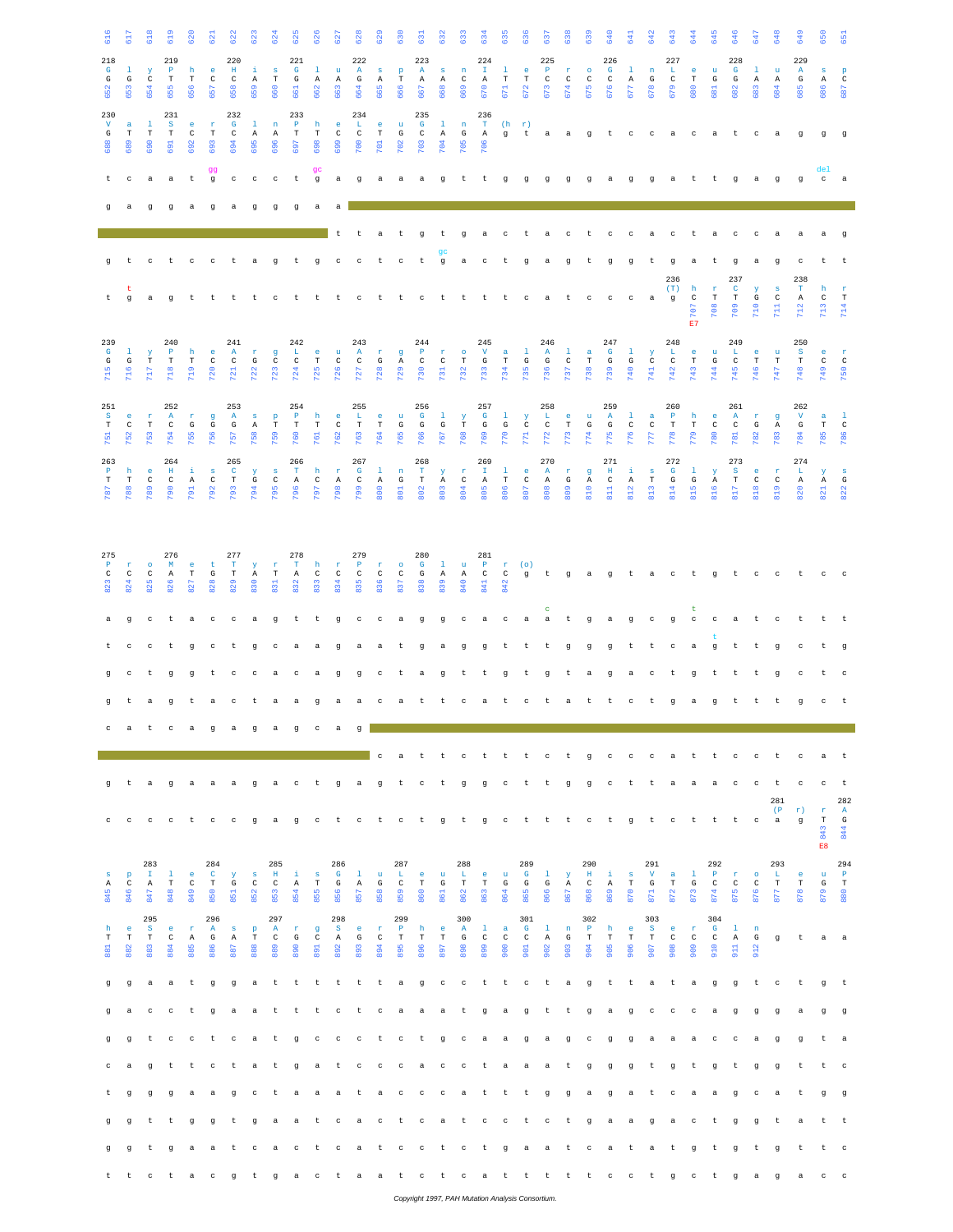|                                          |                                    |                                           | t t t a c t a c c t g a a g c c t c c t g a t t a |                                      |                                             |                                      |                                     |                                  |                                      |                                     |                                            |                                      |                                      |                                                   |                                            |                                    |                                           |                                          |                                      |                                                                          |                                           |                                      |                                             |                                          | <b>g</b>                            | t                                           |                                   |                                  |                                             |                                              |                                      |                                             |                                              |                                        |                                             |
|------------------------------------------|------------------------------------|-------------------------------------------|---------------------------------------------------|--------------------------------------|---------------------------------------------|--------------------------------------|-------------------------------------|----------------------------------|--------------------------------------|-------------------------------------|--------------------------------------------|--------------------------------------|--------------------------------------|---------------------------------------------------|--------------------------------------------|------------------------------------|-------------------------------------------|------------------------------------------|--------------------------------------|--------------------------------------------------------------------------|-------------------------------------------|--------------------------------------|---------------------------------------------|------------------------------------------|-------------------------------------|---------------------------------------------|-----------------------------------|----------------------------------|---------------------------------------------|----------------------------------------------|--------------------------------------|---------------------------------------------|----------------------------------------------|----------------------------------------|---------------------------------------------|
|                                          |                                    |                                           |                                                   |                                      |                                             |                                      |                                     |                                  |                                      |                                     |                                            |                                      |                                      |                                                   |                                            |                                    |                                           |                                          |                                      |                                                                          |                                           |                                      |                                             |                                          |                                     |                                             | t                                 |                                  | c t                                         | 9                                            | t                                    | g                                           | a                                            | t                                      | t t                                         |
| $_{\rm c}$                               | t                                  |                                           | a t                                               |                                      |                                             |                                      |                                     | a a catat gggcaggaaagact t gataa |                                      |                                     |                                            |                                      |                                      |                                                   |                                            |                                    |                                           |                                          |                                      |                                                                          |                                           |                                      |                                             |                                          |                                     |                                             |                                   |                                  |                                             |                                              | $\mathbb{C}$                         | a                                           | $\mathbf{C}$                                 | a                                      | $\mathbf{C}$                                |
| t                                        | c                                  | a                                         | $\sigma$                                          | $\sigma$                             |                                             | q t c                                |                                     | t a                              |                                      | t g                                 |                                            |                                      |                                      |                                                   |                                            |                                    | t g g g c t                               |                                          |                                      |                                                                          | $g$ t t c t                               |                                      | $\mathbf{q}$                                | a a                                      | a                                   | g                                           | $\mathbf{q}$                      |                                  | c a t                                       |                                              | $\mathbf{C}$                         | t                                           | $\sigma$                                     | q                                      | $\mathbf{C}$                                |
| c                                        | a                                  | $\mathbf{C}$                              | $_{\rm c}$                                        | $_{\rm c}$                           | a                                           | $t$ c                                |                                     | a c                              |                                      | $\mathbb{C}$                        | t                                          | $-t$                                 |                                      | t t                                               | t                                          | $\alpha$                           | t.                                        | g                                        |                                      |                                                                          |                                           |                                      | g c c a a g                                 |                                          |                                     | t a                                         |                                   |                                  | ctag                                        |                                              | $\alpha$                             | t                                           | t                                            | $\sigma$                               | g                                           |
| t                                        | t                                  | c                                         | t                                                 | g                                    |                                             | t g g                                |                                     | t t c c a a t t                  |                                      |                                     |                                            |                                      |                                      |                                                   |                                            | a c                                |                                           | a                                        |                                      |                                                                          |                                           |                                      | gga a ca                                    |                                          | $\mathbf{g}$                        | a a                                         | a.                                |                                  | $c$ a                                       | g<br>309                                     |                                      | g t                                         | t<br>310                                     | $c$ t                                  |                                             |
| а                                        | $\mathbf t$                        | t t                                       |                                                   |                                      |                                             |                                      |                                     | t c c c c a                      |                                      |                                     | a                                          | t.                                   | t.                                   | a                                                 | $\mathbf{c}$                               | a g                                |                                           | 305<br>$\mathbf{G}$<br>G<br>913<br>E9    | $\mathbf{1}$<br>$\mathbb{A}$<br>914  | u<br>$\mathbf{A}$<br>915                                                 | 306<br>$\mathbb T$<br>$\mathbf{A}$<br>916 | $\mathbf{1}$<br>$_{\rm T}$<br>917    | e<br>$_{\rm T}$<br>918                      | 307<br>$\mathbf{G}$<br>G<br>919          | $\mathbf{1}$<br>G<br>920            | Y<br>$\mathtt{C}$<br>921                    | 308<br>L<br>$\mathbf{C}$<br>922   | e.<br>$_{\rm T}$<br>923          | u<br>$\mathbf T$<br>924                     | $\mathbf{A}$<br>G<br>925                     | $\mathbf{1}$<br>$\mathbf{C}$<br>926  | $\alpha$<br>$\mathbf{C}$<br>$\overline{56}$ | $\mathbf{s}$<br>$_{\rm T}$<br>$\frac{8}{26}$ | e.<br>$\mathbf{C}$<br>929              | <b>r</b><br>$\mathbf T$<br>930              |
| 311<br>L.<br>$\mathtt{C}$<br>931         | e.<br>T<br>932                     | u<br>G                                    | 312<br>$\mathbf{G}$<br>G                          | -1<br>$\mathbf{G}$<br>935            | $\mathbf{y}$<br>$\mathbf T$                 | 313<br>$\mathbf{A}$<br>G<br>937      | $\mathbf{1}$<br>$\mathbb{C}$<br>938 | $\alpha$<br>A<br>939             | 314<br>$\mathbf{P}$<br>$\,$ C<br>940 | $r \circ$<br>$\mathbb{C}$<br>941    | $\mathbb T$<br>942                         | 315<br>A<br>$\mathbf G$<br>943       | $S$ $p$<br>A<br>944                  | T<br>945                                          | 316<br>$\mathbf{G}$<br>$\mathbb{G}$<br>946 | $\mathbf{1}$<br>A<br>947           | $\mathbf{u}$<br>$\,$ A<br>948             | 317<br>$\mathbf T$<br>$\mathbf T$<br>949 | $\mathbf{Y}$<br>$\mathbb{A}$<br>950  | $\mathbf{r}$<br>$\,$ C<br>951                                            | 318<br>$\mathbb T$ .<br>A<br>952          | $\mathbf{1}$<br>$\mathbf T$<br>953   | e.<br>$\mathbf T$<br>954                    | 319<br>$\mathbf{G}$<br>$_{\rm G}$<br>955 | $1 - u$<br>$\mathbb{A}$<br>956      | A<br>957                                    | 320<br>$\mathbf{L}$ .<br>A<br>958 | $\mathbf{Y}$<br>A<br>959         | $\mathbf{s}$<br>$\mathbf{G}$<br>960         | 321<br>$\mathbf{L}$<br>$\overline{c}$<br>961 | e u<br>$\mathbf T$<br>962            | $\mathbf{C}$<br>963                         | 322<br>$\mathbf{A}$<br>$_{\rm G}$<br>964     | $\mathbf{1}$<br>$\mathbf{C}$<br>965    | <b>a</b><br>$\mathbf{C}$<br>966             |
| 323<br>$\mathbf T$<br>$\,$ A $\,$<br>967 | h<br>$\mathbb{C}$<br>968           | <b>r</b><br>$\mathbb{A}$<br>969           |                                                   |                                      |                                             |                                      |                                     |                                  |                                      |                                     |                                            |                                      |                                      |                                                   |                                            |                                    |                                           |                                          |                                      |                                                                          |                                           |                                      |                                             |                                          |                                     |                                             |                                   |                                  |                                             |                                              |                                      |                                             | g taagt cccttctctccctgggtggatggtgga          |                                        |                                             |
| g                                        | t                                  | ਾਤ                                        |                                                   |                                      |                                             |                                      |                                     |                                  | gt                                   |                                     |                                            |                                      |                                      |                                                   |                                            |                                    |                                           |                                          |                                      |                                                                          |                                           |                                      |                                             |                                          |                                     |                                             |                                   |                                  |                                             |                                              |                                      |                                             | ctataggctatggccctcaggtctttgaaactc            |                                        |                                             |
|                                          | C                                  | t                                         | a                                                 | $_{\rm c}$                           | t                                           | $c$ $c$ $t$                          |                                     |                                  | g                                    | g                                   | agcaggtat ctggg                            |                                      |                                      |                                                   |                                            |                                    |                                           |                                          |                                      |                                                                          |                                           |                                      |                                             |                                          |                                     | a a a a a t                                 |                                   |                                  |                                             |                                              | a                                    | $\mathbf{C}$                                | a                                            | g                                      | t t                                         |
| q                                        | t.                                 |                                           | gtaacttcaagta                                     |                                      |                                             |                                      |                                     |                                  |                                      |                                     |                                            |                                      |                                      |                                                   |                                            |                                    |                                           |                                          |                                      |                                                                          |                                           |                                      |                                             |                                          |                                     |                                             |                                   |                                  |                                             |                                              |                                      |                                             |                                              |                                        |                                             |
|                                          |                                    |                                           |                                                   |                                      |                                             |                                      |                                     |                                  |                                      |                                     |                                            |                                      |                                      |                                                   | $-t$                                       |                                    |                                           |                                          |                                      |                                                                          |                                           |                                      | cat c c c a g t c a a g g t g a             |                                          |                                     |                                             |                                   |                                  |                                             |                                              |                                      |                                             | $\mathbf{C}$                                 | a c                                    |                                             |
| a                                        | t                                  | a                                         | a                                                 | a                                    |                                             |                                      |                                     | attaac                           |                                      |                                     | cg<br>$\mathbf{C}$                         |                                      |                                      | a t c                                             |                                            | a t                                |                                           | a ga g                                   |                                      |                                                                          |                                           |                                      | t g t g                                     |                                          |                                     | $c$ t                                       |                                   |                                  |                                             | ctca                                         | g                                    | a.                                          | t.                                           | t g                                    |                                             |
| a                                        | $_{\rm c}$                         | t t                                       |                                                   | t                                    | $_{\rm C}$                                  | $\mathbb{C}$                         |                                     | del<br>a t t                     |                                      | $\mathbf{C}$                        | $\,$ $\,$ $\,$ $\,$                        | a                                    | g                                    | 324<br>$\mathbf{T}$<br>$\mathbf{A}$<br>970<br>E10 | -1<br>$_{\rm T}$<br>971                    | $\epsilon$<br>$\mathbf T$<br>972   | 325<br>$\mathbf T$<br>$\mathbf T$<br>973  | $\mathbf{Y}$<br>$\mathbf{A}$<br>974      | $\mathbf{r}$<br>$\mathtt{C}$<br>975  | 326<br>$\mathbf T$<br>$_{\rm T}$<br>976                                  | $\mathbf{r}$<br>G<br>977                  | $\mathbf{p}$<br>G<br>978             | 327<br>$\mathbf P$<br>$_{\rm T}$<br>979     | h<br>$_{\rm T}$<br>980                   | $\epsilon$<br>$_{\rm T}$<br>981     | 328<br>$\mathbf{T}$<br>$\mathbf{A}$<br>982  | h<br>$\mathbb{C}$<br>983          | $\mathbf r$<br>$_{\rm T}$<br>984 | 329<br>$\mathbf{V}$<br>G<br>985             | a<br>$_{\rm T}$<br>986                       | 1<br>G<br>987                        | 330<br>$\mathbf{G}$<br>G<br>988             | -1<br>Α<br>989                               | $\mathbf{u}$<br>G<br>990               | 331<br>$\mathbf P$<br>$_{\rm T}$<br>991     |
| h                                        | $\bullet$                          | 332<br>$\mathbf{G}$                       | -1                                                | $\mathbf{y}$                         | 333<br>L                                    | e.                                   | u                                   | 334<br>$\mathbf{C}$              | $\mathbf{Y}$                         | $\mathbf{s}$                        | 335<br>L                                   | $\mathbf{Y}$                         | $\mathbf{s}$                         | 336<br>$\mathbf{G}$                               | $\mathbf{1}$                               | $\,$ n                             | 337<br>$\mathbf{G}$                       | $\mathbf{1}$                             | $\mathbf{Y}$                         | 338<br>A                                                                 | $\mathbf{s}$                              | $\mathbf{p}$                         | 339<br>S.                                   | e.                                       | $\mathbf{r}$                        | 340<br>$\mathbf{I}$                         | $\mathbf{1}$                      | $^{\circ}$                       | 341<br>L                                    | $\mathbf{y}$                                 | $\mathbf{s}$                         | 342<br>$\mathbf{V}$                         | a                                            | -1                                     | 343<br>$\mathbf{T}$                         |
| $_{\rm T}$<br>992                        | $_{\rm T}$<br>993                  | G<br>994                                  | G<br>995                                          | G<br>996                             | $\mathbf{C}$<br>997                         | $_{\rm T}$<br>998                    | $\mathtt{C}$<br>999                 | $_{\rm T}$<br>1000               | G<br>1001                            | $\mathbb{C}$<br>1002                | A<br>1003                                  | A<br>1004                            | A<br>1005                            | $\mathbb{C}$<br>1006                              | A<br>1007                                  | A<br>1008                          | ${\bf G}$<br>1009                         | $\mathbf G$<br>1010                      | $\mathbb{A}$<br>1011                 | G<br>1012                                                                | A<br>1013                                 | $\mathbb{C}$<br>1014                 | $_{\rm T}$<br>1015                          | $\mathbf C$<br>1016                      | $\mathbb{C}$<br>1017                | $\mathbb{A}$<br>1018                        | $\mathbf T$<br>1019               | A<br>1020                        | A<br>1021                                   | $\mathbb{A}$<br>1022                         | G<br>1023                            | $\mathbf G$<br>1024                         | $\mathbb{C}$<br>$1025$                       | A<br>1026                              | $\mathbf T$<br>1027                         |
| Y<br>$\mathbb{A}$<br>1028                | $\mathbf r$<br>$_{\rm T}$<br>1029  | 344<br>$\mathbf{G}$<br>G<br>1030          | -1<br>G<br>1031                                   | $\mathbf{Y}$<br>$_{\rm T}$<br>1032   | 345<br>$\mathbf{A}$<br>G<br>1033            | -1.<br>$\mathbb{C}$<br>1034          | a.<br>T<br>1035                     | 346<br>$\mathbf{G}$<br>G<br>1036 | -1.<br>G<br>1037                     | $\mathbf{Y}$<br>G<br>1038           | 347<br>L<br>$\,$ C<br>1039                 | e.<br>$\mathbf T$<br>1040            | $\mathbf{u}$<br>$\mathbb{C}$<br>1041 | 348<br>$\mathbf{L}$<br>$\mathbb{C}$<br>1042       | e.<br>$\mathbf T$<br>1043                  | $\mathbf{u}$<br>$_{\rm G}$<br>1044 | 349<br>S<br>$\mathbf T$<br>1045           | -e<br>$\mathbb{C}$<br>1046               | $\mathbf{r}$<br>$\mathbb{A}$<br>1047 | 350<br>$\mathbf{s}$<br>$\mathbf T$<br>1048                               | $^{\circ}$<br>$\mathbb{C}$<br>1049        | $\mathbf r$<br>$\mathbb{C}$<br>1050  | 351<br>$\mathbb{P}$<br>$\mathbf T$<br>1051  | h<br>$\mathbf T$<br>1052                 | $-e$<br>$\mathbf T$<br>1053         | 352<br>$\mathbf{G}$<br>$\mathbf{G}$<br>1054 | $\mathbf{1}$<br>G<br>1055         | $\mathbf{Y}$<br>T<br>1056        | 353<br>$\mathbf{G}$<br>G<br>1057            | $\mathbf{1}$<br>$\mathbb{A}$<br>1058         | $\mathbf{u}$<br>$\mathbb{A}$<br>1059 | 354<br>$\mathbf{L}$<br>$\mathbf T$<br>1060  | $^{\circ}$ e<br>$\mathbf T$<br>1061          | $\mathbf{u}$<br>$\mathbb{A}$<br>1062   | 355<br>$\mathbf{G}$<br>$\mathbb{C}$<br>1063 |
| $\mathbf{1}$<br>A<br>₩<br>106            | $\mathbf{n}$<br>G<br>1065          |                                           | g t                                               |                                      |                                             |                                      |                                     | at gaccttcacaggaaccaag           |                                      |                                     |                                            |                                      |                                      |                                                   |                                            |                                    |                                           |                                          |                                      |                                                                          |                                           |                                      |                                             |                                          |                                     |                                             |                                   |                                  |                                             |                                              |                                      |                                             | gatagat ttaa                                 |                                        |                                             |
| a                                        |                                    | g                                         | t                                                 | g                                    | g                                           | $-t$                                 | g                                   | g                                | g                                    | $-t$                                | a                                          | $\mathbb C$                          | $\alpha$                             | g                                                 | a                                          | a                                  | a                                         | a                                        | $\,$ $\,$ $\,$                       |                                                                          |                                           |                                      | catta                                       |                                          | t t                                 |                                             |                                   |                                  |                                             |                                              |                                      | gtgattt                                     |                                              | $\mathbf{C}$                           |                                             |
| a                                        | $\mathbf{t}$                       | a                                         | t                                                 | t                                    | g                                           | t t                                  |                                     | ੁ                                | a                                    | a                                   | accctattt                                  |                                      |                                      |                                                   |                                            |                                    |                                           |                                          |                                      |                                                                          |                                           |                                      | g tategt tttg                               |                                          |                                     |                                             |                                   |                                  |                                             |                                              |                                      | a.                                          | t.                                           | a t                                    |                                             |
| q                                        | $\mathbf{C}$                       | a                                         | a                                                 | $\mathbf{C}$                         | $\mathbf{C}$                                | t                                    | $\mathbf{q}$                        | $\alpha$                         | $\alpha$                             | - a                                 | a                                          | $\mathbf{C}$                         | t.                                   | $\mathbf{c}$                                      | $\mathbf{a}$                               | t t                                | t to be                                   | $\mathbf{c}$                             | t.                                   | $\mathbf{C}$                                                             | $C = A$                                   |                                      | $\mathfrak g$                               | t                                        | g                                   | a.                                          | a.                                | t.                               | t I a                                       |                                              |                                      |                                             |                                              |                                        |                                             |
|                                          |                                    |                                           |                                                   |                                      |                                             |                                      |                                     |                                  |                                      |                                     |                                            |                                      |                                      |                                                   |                                            |                                    |                                           |                                          |                                      |                                                                          |                                           |                                      |                                             |                                          |                                     |                                             |                                   |                                  |                                             | $_{\rm c}$                                   | t                                    | $\ ^{\rm c}$                                | $_{\rm c}$                                   | $_{\rm c}$                             | $-t$                                        |
| t                                        | $_{\rm g}$                         | $\mathbf g$                               | $_{\rm c}$                                        | t                                    | g                                           | t                                    | a.                                  | g                                | $-t$                                 | $-t$                                | t                                          | $-t$                                 | a                                    | g                                                 | a                                          | t                                  | $\rm{a}$                                  | $\mathbf g$                              | g                                    | $_{\rm c}$                                                               | t                                         | a                                    | t                                           | a                                        | a                                   | ੁ                                           | g                                 | t                                | a                                           | g                                            | a                                    | a                                           | $_{\rm c}$                                   | $c$ t                                  |                                             |
| a                                        | t                                  | a                                         | t                                                 | g                                    | t.                                          |                                      |                                     | g caaa                           |                                      |                                     | taattt g                                   |                                      |                                      |                                                   |                                            |                                    |                                           | g                                        | $\,$ $\,$ $\,$ $\,$                  | t                                                                        |                                           |                                      | ca ca                                       |                                          | $\mathbf{g}$                        | $\mathbf{C}$                                | a.                                | t t                              |                                             | t                                            | g                                    | $_{\rm g}$                                  | g                                            | $\mathbf{a}$                           | $\mathbf{C}$                                |
| τ.                                       | $\mathbf{g}$                       | t                                         | g                                                 | g                                    | t                                           | g                                    | t                                   | a                                | $\mathbf{g}$                         | a                                   | a g                                        |                                      | g                                    | a.                                                | a                                          | t                                  | $\mathbf{C}$                              | $\mathfrak g$                            | g                                    | g                                                                        | t.                                        | t                                    | g                                           | a                                        | g                                   | a                                           | t                                 | g                                | a                                           | g                                            | a                                    | $\mathbf{g}$                                | a                                            | a g                                    |                                             |
| g<br>t                                   | $\mathbf{g}$                       | g                                         | $_{\rm c}$                                        | a                                    | $_{\rm c}$                                  | a                                    | a                                   | a                                | $-t$                                 | g                                   | g c c t a t g                              |                                      |                                      |                                                   |                                            |                                    |                                           | $\mathbf g$                              | g                                    | a                                                                        | t g                                       |                                      | $\mathbb{C}$                                | <b>a</b>                                 | g                                   | $\mathbf{C}$                                | $\alpha$                          | g                                | g                                           | g                                            | a                                    | a                                           | t                                            | a c                                    |                                             |
|                                          | g                                  | a                                         | t                                                 | $\mathbf{C}$                         | $\mathbf{C}$                                | t g                                  |                                     | a t t                            |                                      |                                     | t<br>356<br>$\mathbf T$                    | a a                                  |                                      | $c$ a<br>357<br>$\mathbf{C}$                      |                                            | $\mathbf g$                        | t<br>358                                  | $\mathbf g$                              | a t                                  | 359<br>$\mathbf{s}$                                                      | a a                                       |                                      | t<br>360<br>$\mathbf{G}$                    | a                                        | a                                   | $\mathbf{C}$<br>361<br>L.                   |                                   |                                  | 362<br>$\mathbf{P}$                         |                                              |                                      | t t t t c a c<br>363<br>$\mathbf{L}$        |                                              | t t<br>S                               | 364                                         |
|                                          |                                    |                                           |                                                   |                                      |                                             |                                      |                                     |                                  |                                      |                                     |                                            | $\mathbf{Y}$                         | $\mathbf{r}$                         | $\mathbf T$                                       | $\mathbf{y}$<br>G                          | $\,$ s<br>$\rm{C}$                 | $\cdot$ L<br>$_{\rm T}$                   | $^{\circ}$ e<br>$\mathbf T$              | $\mathbf{u}$<br>Α<br>1074            | $_{\rm T}$<br>1075                                                       | e<br>$\mathbf C$<br>1076                  | $\mathbf r$<br>$\mathbb{A}$<br>1077  | $\mathbf{G}$<br>1078                        | $\mathbf{1}$<br>Α<br>1079                | $\mathbf u$<br>${\rm G}$<br>1080    | Α<br>1081                                   | Y<br>Α<br>1082                    | $\mathbf{s}$<br>G<br>1083        | $\mathbb{C}$<br>1084                        | <b>r</b><br>$_{\rm C}$                       | $\circ$<br>Α<br>1086                 | Α                                           | Y<br>Α                                       | G                                      | L<br>$\mathbf{C}$                           |
| a<br>g                                   | g                                  | $\mathfrak g$                             | g                                                 | $\mathbf{C}$                         | $\mathbf{C}$                                | t                                    | a                                   | $\mathbf{C}$                     | a                                    | g                                   | $\mathbf T$<br>1066<br>E11                 | $\mathbb{A}$<br>1067                 | $\mathbf{C}$<br>1068                 | 1069                                              | 1070                                       | 1071                               | 1072                                      | 1073                                     |                                      |                                                                          |                                           |                                      |                                             |                                          |                                     |                                             |                                   |                                  |                                             | 1085                                         |                                      | 1087                                        | 1088                                         | 1089                                   | 1090                                        |
| $\mathbf{e}$<br>$_{\rm T}$<br>1091       | $\mathbf{u}$<br>$_{\rm T}$<br>1092 | 365<br>L.<br>$\mathbf{C}$<br>1093         | -e<br>$_{\rm T}$<br>1094                          | $\mathbf{u}$<br>$\mathtt{C}$<br>1095 | 366<br>$\mathbf{P}$<br>$\mathtt{C}$<br>1096 | $\mathbf{r}$<br>$\mathbb{C}$<br>1097 | $\circ$<br>$\,$ C<br>1098           | 367<br>L<br>$\mathbb{C}$<br>1099 | e<br>$_{\rm T}$<br>1100              | $\mathbf u$<br>$\mathbb{G}$<br>1101 | 368<br>$\mathbf{G}$<br>$\mathbf G$<br>1102 | $\mathbf{1}$<br>$\mathbf{A}$<br>1103 | $\mathbf{u}$<br>$\mathbf{G}$<br>1104 | 369<br>L<br>$\mathbf{C}$<br>1105                  | e.<br>$_{\rm T}$<br>1106                   | $\mathbf u$<br>G<br>1107           | 370<br>$\mathbf{G}$<br>G<br>1108          | $\mathbf{1}$<br>$\mathbf{A}$<br>1109     | $\mathbf{u}$<br>G<br>1110            | 371<br>$\mathbf{L}_\parallel$<br>$\mathbf{A}$<br>$\overline{\mathbf{a}}$ | $\mathbf{y}$<br>$\mathbb{A}$<br>1112      | $\mathbf{s}$<br>$\mathbb{G}$<br>1113 | 372<br>$\mathbf{T}$<br>$\mathbb{A}$<br>1114 | h<br>$\mathbb{C}$<br>1115                | $\mathbf r$<br>$\mathbf{A}$<br>1116 | 373<br>$\mathbf{A}$<br>G<br>1117            | $\mathbf{1}$<br>$\,$ C<br>1118    | $\alpha$<br>$\mathbb{C}$<br>1119 | 374<br>$\mathbf{T}$<br>$\mathbf{A}$<br>1120 | $\mathbf{1}$<br>$_{\rm T}$<br>1121           | $\epsilon$<br>$\mathbf{C}$<br>1122   | 375<br>$\mathbf{T}$<br>$\mathbf C$<br>1123  | $\mathbf{1}$<br>A<br>1124                    | $\mathbf n$<br>$\mathbf{A}$<br>1125    | 376<br>$\mathbf{A}$<br>A<br>1126            |
| $\mathbf{s}$<br>Α<br>1127                | n<br>$\mathbf T$<br>1128           | 377<br>$\mathbf{T}$<br>$_{\rm T}$<br>1129 | $\mathbf{y}$<br>A<br>1130                         | $\mathbf r$<br>$_{\rm C}$<br>1131    | 378<br>$\mathbf{T}$<br>A<br>1132            | h<br>C<br>1133                       | $\mathbf{r}$<br>$_{\rm T}$<br>1134  | 379<br>$\mathbf{V}$<br>G<br>1135 | $\mathbf{a}$<br>$_{\rm T}$<br>1136   | $\mathbf{1}$<br>$\,$ C<br>1137      | 380<br>$\mathbf{T}$<br>Α<br>1138           | h<br>$\mathbf{C}$<br>1139            | $\mathbf{r}$<br>G<br>1140            | 381<br>$\mathbf{G}$<br>G<br>1141                  | $\mathbf{1}$<br>Α<br>1142                  | $\mathbf{u}$<br>G<br>1143          | 382<br>$\mathbf{P}$<br>$_{\rm T}$<br>1144 | h<br>$_{\rm T}$<br>1145                  | e.<br>$_{\rm C}$<br>1146             | 383<br>$\mathbf{G}$<br>$_{\rm C}$<br>1147                                | $\mathbf{1}$<br>$\mathbf{A}$<br>1148      | $\,$ n<br>G<br>1149                  | 384<br>$\mathbf{P}$<br>$_{\rm C}$<br>1150   | $\mathbf{r}$<br>$\mathbf C$<br>1151      | $\circ$<br>$\mathtt{C}$<br>1152     | 385<br>L.<br>$\mathtt{C}$<br>1153           | e.<br>$_{\rm T}$<br>1154          | $\mathbf{u}$<br>G<br>1155        | 386<br>$\mathbf{T}$<br>$_{\rm T}$<br>1156   | $\mathbf{y}$<br>A<br>1157                    | $\mathbf r$<br>$\mathbf T$<br>1158   | 387<br>$\mathbf{T}$<br>$_{\rm T}$<br>1159   | Y.<br>A<br>1160                              | $\mathbf r$<br>$\mathbf{C}$<br>5<br>Ħ. | 388<br>$\mathbf{V}$<br>G<br>$\sqrt{6}$<br>я |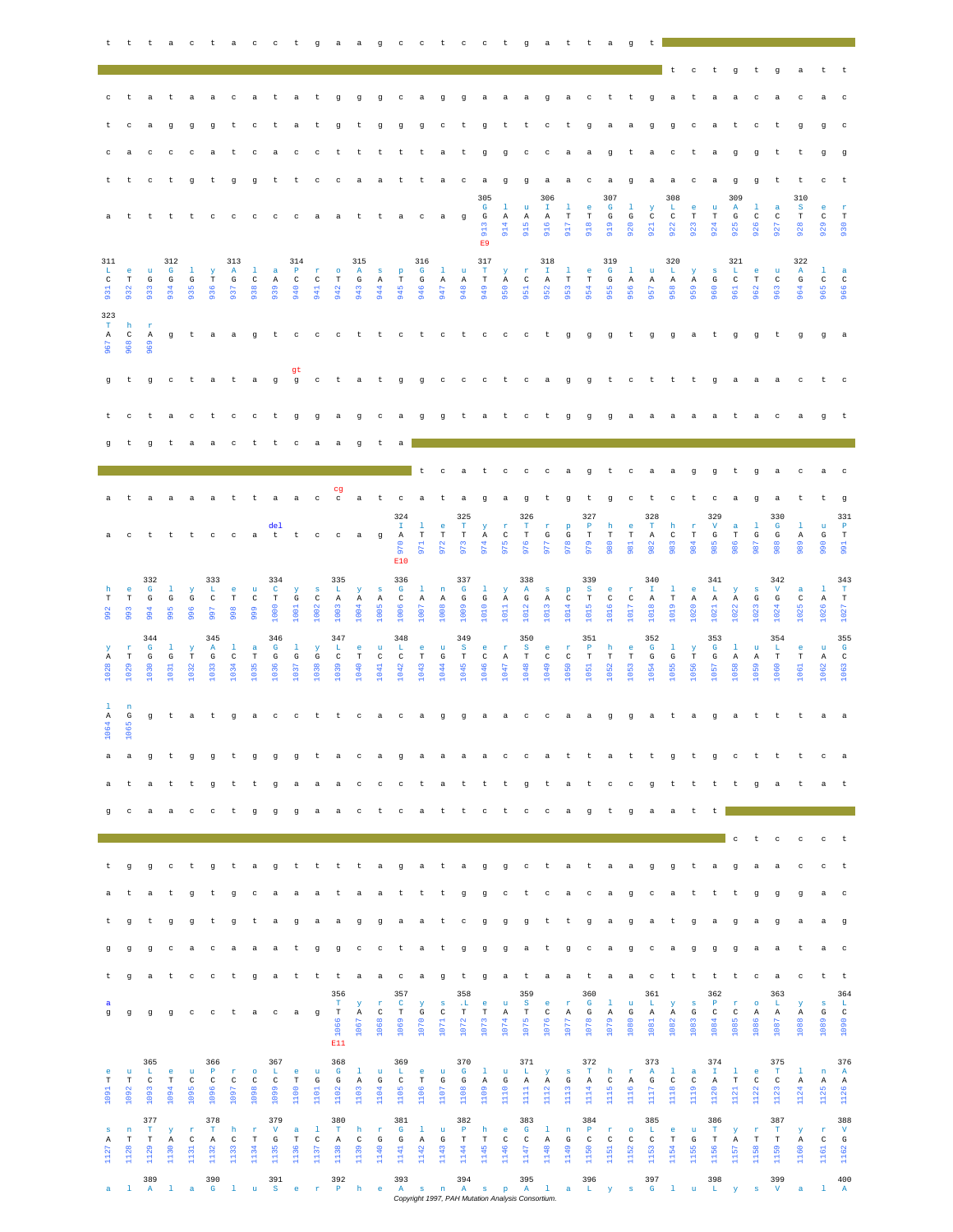| T<br>1163                 | G<br>1164                            | G<br>1165                                   | C<br>1166                                       | Α<br>1167                           | G<br>1168                                   | A<br>1169                 | G<br>1170                            | Α<br>1171                        | G<br>1172                                            | Т<br>1173                           | Т<br>1174                                  | T<br>1175                    | Т<br>1176                  | Α<br>1177                                    | A<br>1178                            | Т<br>1179                                             | G<br>1180                        | Α<br>1181                          | T<br>1182                         | G<br>1183                                          | 1184 Q                                                  | C<br>1185                        | A<br>1186                                                              | $\mathbb{A}$<br>1187                                 | G<br>1188                                                      | G<br>1189                            | A<br>1190                 | G<br>1191                                               | A<br>1192                                 | A<br>1193                                 | A<br>1194                                                      | G<br>1195                              | т<br>1196                 | Α<br>1197                       | $\mathbf{A}$<br>1198                  |
|---------------------------|--------------------------------------|---------------------------------------------|-------------------------------------------------|-------------------------------------|---------------------------------------------|---------------------------|--------------------------------------|----------------------------------|------------------------------------------------------|-------------------------------------|--------------------------------------------|------------------------------|----------------------------|----------------------------------------------|--------------------------------------|-------------------------------------------------------|----------------------------------|------------------------------------|-----------------------------------|----------------------------------------------------|---------------------------------------------------------|----------------------------------|------------------------------------------------------------------------|------------------------------------------------------|----------------------------------------------------------------|--------------------------------------|---------------------------|---------------------------------------------------------|-------------------------------------------|-------------------------------------------|----------------------------------------------------------------|----------------------------------------|---------------------------|---------------------------------|---------------------------------------|
| r<br>$\mathbb{G}$<br>1199 | (g)<br>$\mathbf g$                   | $\sf t$                                     | $\mathbf g$                                     | a                                   | g                                           | g                         | t                                    | $\mathbf g$                      | g                                                    | t                                   | g                                          | a                            | $_{\rm c}$                 | a                                            | a                                    | $^{\rm a}$                                            | g                                | $\mathfrak g$                      | t                                 | g                                                  | a                                                       | $\mathfrak g$                    | $_{\rm c}$                                                             | $_{\rm c}$                                           | a                                                              | c                                    | t                         | a                                                       | $\mathbf g$                               | $_{\rm c}$                                | t                                                              | $_{\rm c}$                             | t                         | g                               | $\,$ g                                |
| g                         | g                                    | g                                           | $\mathbf C$                                     | $\rm ^c$                            | t                                           | c                         | $_{\rm c}$                           |                                  | g                                                    | a                                   |                                            |                              | g                          | $\mathbf g$                                  | t                                    | g                                                     | $_{\rm c}$                       | $_{\rm c}$                         | a                                 | c                                                  | t                                                       | c                                |                                                                        |                                                      |                                                                |                                      | g                         | t                                                       | g                                         | $\mathbf g$                               | g                                                              | t                                      | g                         | g                               |                                       |
| tgg<br>$\mathsf{t}$       | $_{\rm c}$                           | c                                           | $^{\rm a}$                                      | g                                   | $\mathfrak g$                               | a                         | 9                                    |                                  | 9                                                    |                                     | g                                          | g                            | a                          | $\mathtt{c}$                                 | t                                    | $_{\rm c}$                                            | de <sub>1</sub><br>$_{\rm c}$    | a                                  | a                                 | t                                                  | g                                                       |                                  |                                                                        |                                                      | a                                                              | c                                    | a                         | g                                                       | $\mathbf c$<br>$\mathsf{t}$               | aac<br>$\rm{a}$                           | t                                                              | t                                      | t                         | g                               | t                                     |
| a                         | $_{\rm c}$                           | a                                           | t                                               | $\mathbf{a}$                        | g                                           | a                         | C                                    | a                                | q                                                    | t                                   |                                            | t                            | $_{\rm c}$                 | t                                            | $_{\rm c}$                           | t                                                     | $_{\rm c}$                       | $_{\rm c}$                         | $\mathbf{a}$                      | t                                                  | g                                                       | t                                | t                                                                      | c                                                    | τ                                                              | c                                    | a                         | C                                                       | C                                         | τ                                         | C                                                              | t                                      | t.                        |                                 |                                       |
|                           |                                      |                                             |                                                 |                                     |                                             |                           |                                      |                                  |                                                      |                                     |                                            |                              |                            |                                              |                                      |                                                       |                                  |                                    |                                   |                                                    |                                                         |                                  |                                                                        |                                                      |                                                                |                                      |                           |                                                         |                                           |                                           |                                                                |                                        |                           |                                 | $\mathbf{g}$                          |
|                           |                                      |                                             |                                                 |                                     |                                             |                           |                                      |                                  |                                                      |                                     |                                            |                              |                            |                                              |                                      |                                                       |                                  |                                    |                                   |                                                    |                                                         |                                  |                                                                        |                                                      |                                                                |                                      |                           |                                                         |                                           |                                           |                                                                |                                        |                           |                                 |                                       |
|                           | t                                    | c                                           | g                                               | t                                   | t                                           | a                         | a                                    | g                                | g                                                    | $\mathbf a$                         |                                            | $_{\rm c}$                   | c                          | c                                            | $\mathbf g$                          | t                                                     | c                                | t                                  | a                                 | $\mathbf g$                                        | g                                                       | g                                | a                                                                      | g                                                    | g                                                              |                                      | g                         | t                                                       | c                                         | c                                         | t                                                              | g                                      | t                         | t                               | $\,$ t                                |
|                           | c                                    | τ                                           | a                                               | a                                   | a                                           | a                         | a                                    | a                                | g                                                    | a                                   | a                                          | 9                            | τ                          | a                                            | a                                    | a                                                     | a                                | τ                                  | g                                 | c                                                  | $\rm ^c$                                                | a                                | C                                                                      | t                                                    | g                                                              | a                                    | g                         | a                                                       | a                                         | c                                         | τ                                                              | $\mathbf{C}$                           | t                         | c                               | t                                     |
|                           | a                                    | a                                           | g                                               | a                                   | $\rm ^c$                                    | t                         | a                                    | c                                | $\mathbf C$                                          |                                     | t                                          | t                            | $_{\rm c}$                 | t                                            | $\rm ^c$                             | $_{\rm c}$                                            | a                                | $\mathbf a$                        | a                                 | t<br>400                                           | g                                                       | g                                | t<br>401                                                               | g                                                    | $\rm ^c$                                                       | C<br>402                             | c                         | $_{\rm c}$                                              | t<br>403                                  | t                                         | c                                                              | a<br>404                               | $\mathbf{C}$              |                                 | C<br>405                              |
|                           | a                                    | $\mathbf g$                                 | $_{\rm c}$                                      | $\rm ^c$                            | t                                           | g                         | t                                    | $\mathbf g$                      | g                                                    | t                                   |                                            |                              | t                          | $\mathbf g$                                  | $\mathbf g$                          | t                                                     | $_{\rm c}$                       | t                                  | t                                 | (A)<br>$\rm{a}$                                    | r)<br>$\mathbf g$                                       | $1200$ a a<br>E12                | $\, {\bf A}$<br>1201 P                                                 | $_{\rm A}^{\rm S}$<br>1202                           | $\mathbf n$<br>1203 <sub>0</sub>                               | $\, {\bf P}$<br>$_{\rm T}$<br>1204   | h<br>$_{\rm T}$<br>1205   | $\mathsf{e}% _{t}\left( t\right)$<br>$_{\rm T}$<br>1206 | Α<br>$\mathbf G$<br>1207                  | $\,1$<br>$\rm{C}$<br>1208                 | $\mathbf a$<br>$\footnotesize\ensuremath{\mathcal{T}}$<br>1209 | Α<br>$\mathbb{G}$<br>1210              | 1<br>$\mathtt{C}$<br>1211 | $\mathbf a$<br>$\rm{C}$<br>1212 | $\mathbf T$<br>Α<br>$1213$            |
| h                         | $\mathbf r$                          | 406<br>$\mathbbm{1}$                        | 1                                               | $\mathsf{e}$                        | 407<br>$\, {\bf p}$                         | $\mathbf r$               | $_\mathrm{T}^\mathrm{o}$             | 408<br>$_{\rm C}^{\rm A}$        | $\mathbf r$                                          | $\frac{\mathsf{d}}{\mathsf{d}}$     | 409<br>$\, {\bf P}$                        | $\mathbf r$                  | $_{\rm c}^{\circ}$         | 410<br>$\bar{\text{P}}$                      | h                                    | $_{\rm c}^{\rm e}$                                    | 411<br>$\mathbf S$               | $\mathsf{e}% _{t}\left( t\right)$  | $\mathbf r$                       | 412<br>$\mathbf{V}$                                | $\mathbf a$                                             | $\mathbf{1}$                     | 413<br>$_{\rm C}^{\rm A}$                                              | $_{\rm G}^{\rm r}$                                   | $_{\rm c}^{\rm g}$                                             | 414<br>$\mathbf T$                   | $\, {\bf y}$              | $\mathbf r$                                             | 415<br>$\, {\bf A}$                       | $\,$ s                                    | $_{\rm C}^{\rm p}$                                             | 416<br>$\, {\bf P}$                    | $\mathbf r$               | $\circ$                         | $\frac{417}{T}$                       |
| $\mathtt{C}$<br>1214      | $\mathbb A$<br>1215                  | $\, {\bf A}$<br>1216                        | $_{\rm T}$<br>1217                              | Α<br>1218                           | $\rm{C}$<br>1219                            | $\mathtt{C}$<br>1220      | 1221                                 | 1222                             | $\mathbb{G}$<br>1223                                 | 1224                                | $\rm{C}$<br>1225                           | $\mathtt{C}$<br>1226         | 1227                       | $_{\rm T}$<br>1228                           | $_{\rm T}$<br>1229                   | 1230                                                  | $_{\rm T}$<br>1231               | $\rm _C$<br>1232                   | $\, {\bf A}$<br>1233              | $\mathbf G$<br>1234                                | $_{\rm T}$<br>1235                                      | $_{\rm T}$<br>1236               | 1237                                                                   | 1238                                                 | 1239                                                           | $_{\rm T}$<br>1240                   | Α<br>1241                 | $\mathtt{C}$<br>1242                                    | $\mathbb{G}% _{n}^{X}$<br>1243            | $\mathtt{A}$<br>1244                      | 1245                                                           | $_{\rm C}$<br>1246                     | $\rm{C}$<br>1247          | Α<br>1248                       | $_{\rm T}$<br>1249                    |
| У<br>Α<br>1250            | $\mathbf{r}$<br>$\mathtt{C}$<br>1251 | 418<br>$\mathbf T$<br>Α<br>1252             | h<br>$\mathtt{C}$<br>1253                       | $\mathbf r$<br>$\mathtt{C}$<br>1254 | 419<br>$_{\rm c}^{\rm G}$<br>1255           | $\mathbf{1}$<br>Α<br>1256 | $\mathbf n$<br>$\, {\bf A}$<br>1257  | 420<br>$\,$ A<br>$\,$ A<br>1258  | $_{\rm G}^{\rm r}$<br>1259                           | $\mathbf g$<br>$\mathbb{G}$<br>1260 | 421<br>$\mathbf I$<br>$\, {\bf A}$<br>1261 | $\frac{1}{\text{T}}$<br>1262 | $_{\rm T}^{\rm e}$<br>1263 | 422<br>${\mathsf G}$<br>$\mathbb{G}$<br>1264 | $\mathbf{I}$<br>$\mathtt{A}$<br>1265 | $_{\rm G}^{\rm u}$<br>1266                            | 423<br>$\mathbf{v}$<br>G<br>1267 | $\mathbf a$<br>$\mathbb T$<br>1268 | $_{\rm c}^{\rm 1}$<br>1269        | 424<br>$\mathbf{L}$<br>$_{\rm T}$<br>1270          | $\mathsf{e}% _{t}\left( t\right)$<br>$_{\rm T}$<br>1271 | $_{\rm G}^{\rm u}$<br>1272       | 425<br>$\begin{array}{c} \mathtt{A} \\ \mathtt{G} \end{array}$<br>1273 | $\,$ s<br>$\, {\bf A}$<br>1274                       | $_{\rm c}^{\rm p}$<br>1275                                     | 426<br>$\,$ A<br>Α<br>1276           | $\mathbf{s}$<br>Α<br>1277 | $\mathbf n$<br>$_{\rm T}$<br>1278                       | 427<br>$_{\rm T}$<br>$\, {\bf A}$<br>1279 | $\frac{\hbar}{\hbar}$<br>$\rm _C$<br>1280 | $_{\rm c}^{\rm r}$<br>1281                                     | 428<br>$\mathbf G$<br>$\rm _C$<br>1282 | 1<br>Α<br>1283            | $\mathbf n$<br>G<br>1284        | 429<br>$\mathbf{G}$<br>$\,$ C<br>1285 |
| 1                         | $\mathbf n$                          | 430<br>L                                    | e                                               | $\mathbf u$                         | 431<br>$\mathbf{L}$                         | $\mathbf{Y}$              |                                      | 432                              |                                                      |                                     | 433                                        | $\bullet$                    | $\mathbf u$                | 434                                          | $\mathbf 1$                          | $\mathbf{a}$                                          | 435<br>$\, {\bf A}$              | $\,$ s                             | $\, {\bf p}$                      | 436                                                | $\epsilon$                                              |                                  | 437<br>$\mathbf{I}$                                                    |                                                      |                                                                | 438<br>$\, {\bf A}$                  | $\mathbf{s}$              | $\mathbf n$                                             | 439<br>$\,$ s                             | (e                                        | r)                                                             |                                        |                           |                                 |                                       |
| Α<br>1286                 | $\mathbb{G}$<br>1287                 | $\mathtt{C}$<br>1288                        | $_{\rm T}$<br>1289                              | $_{\rm T}$<br>1290                  | $\mathtt{A}$<br>1291                        | $\, {\tt A}$<br>1292      | $\frac{s}{G}$<br>1293                | $1294 \geq \text{H}$             | $\frac{1}{\text{T}}$<br>1295                         | $_{\rm T}^{\rm e}$<br>1296          | $^{\rm L}_{\rm T}$<br>1297                 | $_{\rm T}$<br>1298           | $\mathbb{G}$<br>1299       | $\frac{\texttt{A}}{\texttt{G}}$<br>1300      | $\mathtt{C}$<br>1301                 | $_{\rm T}$<br>1302                                    | $\mathbf G$<br>1303              | $\,$ A<br>1304                     | $_{\rm T}$<br>1305                | $_{\textrm{\tiny{T}}}^{\textrm{\tiny{S}}}$<br>1306 | $\mathtt{C}$<br>1307                                    | $\frac{r}{c}$<br>1308            | $\mathtt{A}$<br>1309                                                   | $\frac{1}{\text{T}}$<br>1310                         | $_{\rm T}^{\rm e}$<br>1311                                     | $\mathtt{A}$<br>1312                 | $\, {\bf A}$<br>1313      | $\mathtt{C}$<br>1314                                    | $\, {\bf A}$<br>1315                      | $\mathbf g$                               | $\sf t$                                                        | $\rm{a}$                               | $\mathbf a$               | g                               | t                                     |
|                           | a                                    | t                                           | t                                               | t                                   | a                                           | c                         | a                                    | C                                | c                                                    |                                     |                                            | a                            | c                          | g                                            | a                                    | g                                                     | g                                | c                                  | c                                 | a                                                  | c                                                       | de <sub>1</sub><br>$\mathsf t$   | del del<br>$\mathtt{C}$                                                | $\mathsf g$                                          | de <sub>1</sub><br>$\mathbf g$                                 | t                                    | t                         | t                                                       | c                                         | t                                         | c                                                              | a                                      |                           |                                 |                                       |
|                           |                                      |                                             |                                                 |                                     |                                             |                           |                                      |                                  |                                                      |                                     |                                            |                              |                            |                                              |                                      |                                                       |                                  |                                    |                                   |                                                    |                                                         |                                  |                                                                        |                                                      |                                                                |                                      |                           |                                                         |                                           |                                           |                                                                |                                        |                           |                                 |                                       |
|                           |                                      | c                                           | q                                               | a                                   | a                                           | q                         | a                                    |                                  |                                                      |                                     |                                            | C                            | τ                          | t                                            | t                                    | $\mathbf C$                                           | $\mathbf C$                      | c                                  | τ                                 | a                                                  | c                                                       | C                                | a                                                                      |                                                      | c                                                              | q                                    | C                         | C                                                       | a                                         |                                           | a                                                              | q                                      |                           |                                 |                                       |
|                           |                                      |                                             |                                                 |                                     |                                             |                           |                                      |                                  |                                                      |                                     |                                            |                              |                            |                                              |                                      |                                                       |                                  |                                    |                                   |                                                    |                                                         |                                  |                                                                        |                                                      |                                                                |                                      |                           |                                                         |                                           |                                           |                                                                |                                        |                           |                                 | $\mathbf g$                           |
|                           |                                      | c                                           | c                                               | c                                   | a                                           | g                         | C                                    |                                  |                                                      |                                     |                                            | c                            | c                          | a                                            | a                                    | g                                                     | a                                | a                                  | g                                 | g                                                  | c                                                       | $_{\rm c}$                       | C                                                                      | a                                                    |                                                                |                                      |                           |                                                         | t                                         | c                                         | c                                                              | C                                      | c                         |                                 |                                       |
|                           |                                      |                                             |                                                 |                                     |                                             |                           |                                      |                                  |                                                      |                                     |                                            |                              |                            |                                              |                                      |                                                       |                                  |                                    |                                   |                                                    |                                                         |                                  |                                                                        |                                                      |                                                                |                                      |                           |                                                         |                                           |                                           |                                                                |                                        |                           |                                 |                                       |
| t                         | a                                    | t<br>439                                    | $\mathbf a$                                     | $_{\rm c}$<br>$\mathbf r$           | a<br>440                                    | a<br>$\mathbf{1}$         | $\mathbf g$                          | t<br>441<br>$\mathbbm{1}$        | g                                                    | g                                   | $_{\rm c}$<br>442                          | $_{\rm c}$<br>1              | $_{\rm c}$                 | a<br>443<br>$\mathbb T$                      | t<br>1                               | t                                                     | t<br>444<br>L                    | t                                  | g                                 | a<br>445                                           | t                                                       | $_{\rm g}$                       | gt/ga<br>q<br>446                                                      | t                                                    | $_{\rm g}$                                                     | t<br>447                             | t<br>1                    |                                                         | t<br>448                                  | t                                         | c                                                              | t<br>449                               | t<br>1                    | t<br>$\mathbf{u}$               | $\mathbf g$<br>450                    |
| t                         | a                                    | (S)<br>g                                    | $\epsilon$<br>$\mathbf{G}% _{0}$<br>1316<br>E13 | $_{\rm T}$<br>1317                  | $\mathbf G$<br>$\mathbf G$<br>1318          | $\, {\bf A}$<br>1319      | $\mathbf u$<br>$\, {\bf A}$<br>1320  | $\, {\bf A}$<br>1321             | $\,$ $\,$<br>$_{\rm T}$<br>1322                      | e<br>$_{\rm T}$<br>1323             | $\mathbf G$<br>$\mathbf G$<br>1324         | $\mathbf G$<br>1325          | У<br>Α<br>1326             | $\, {\bf A}$<br>1327                         | $_{\rm T}$<br>1328                   | $\mathsf{e}% _{t}\left( t\right)$<br>$\rm{C}$<br>1329 | $\mathtt{C}$<br>1330             | $\mathbf e$<br>$_{\rm T}$<br>1331  | $\mathbf u$<br>$_{\rm T}$<br>1332 | $\mathbf{C}$<br>$_{\rm T}$<br>1333                 | $\mathbf{y}$<br>$\mathbb{G}$<br>1334                    | $\mathbf{s}$<br>$\rm{C}$<br>1335 | $\mathbf S$<br>$\mathtt{A}$<br>1336                                    | $\bullet$<br>$\mathbf G$<br>1337                     | $\mathbf r$<br>$\footnotesize\ensuremath{\mathcal{T}}$<br>1338 | $\, {\bf A}$<br>$\mathbb{G}$<br>1339 | $\mathtt{C}$<br>1340      | $\mathbf a$<br>$\rm{C}$<br>1341                         | L<br>$\rm _C$<br>1342                     | e<br>$_{\rm T}$<br>1343                   | $\mathbf u$<br>$\mathtt{C}$<br>1344                            | ${\mathbb G}$<br>$_{\rm C}$<br>1345    | $\mathtt{A}$<br>1346      | $\mathbb{G}$<br>1347            | L<br>$\,$ A<br>1348                   |
| У<br>Α<br>1349            | $\mathbf{s}$<br>$\mathbb A$<br>1350  | 451<br>$\mathbf{T}$<br>$\, {\bf A}$<br>1351 | 1<br>$_{\rm T}$<br>1352                         | e<br>Α<br>1353                      | 452<br>$\mathbf{L}$<br>$\, {\bf A}$<br>1354 | $\mathbf{y}$<br>Α<br>1355 | $\mathbf{s}$<br>$\mathbb{G}$<br>1356 | $_{\rm T}$<br>$_{\rm T}$<br>1357 | <b>STOP</b><br>$\mathbf{e}$<br>$\mathbbm{A}$<br>1358 | $\mathbf r$<br>Α<br>1359            | A G                                        |                              | $\mathbb{C}$               | $\mathtt{C}$                                 | Α                                    | $\mathbb T$                                           | G                                | G                                  | A                                 | C                                                  | Α                                                       | G                                |                                                                        | $\begin{tabular}{cccccc} A & A & T \\ \end{tabular}$ |                                                                | G                                    | T                         | G                                                       | G                                         | $\mathbf T$                               | $\mathtt{C}$                                                   | T                                      | G                         | T                               | $\mathbb{C}$                          |
| Α                         | G                                    | C                                           | $_{\rm T}$                                      | G                                   | $_{\rm T}$                                  | G                         | Α                                    | Α                                | $_{\rm T}$                                           | $\mathtt{C}$                        | $3'$ UTR<br>$\rightarrow$<br>$\mathbf T$   | $\mathbf{G}$                 | $\mathbf T$                | $\,$ T                                       | $\mathbb{G}$                         | Α                                                     | $_{\rm T}$                       | $\mathbb{G}$                       | G                                 | Α                                                  | G                                                       | Α                                | $_{\rm T}$                                                             | C                                                    | $\rm _C$                                                       | Α                                    | Α                         | $\mathtt{C}$                                            | $_{\rm T}$                                | $\mathbf{A}$                              | T                                                              |                                        |                           | Ċ                               |                                       |
| т                         | T                                    | $\rm _C$                                    | Α                                               | $_{\rm T}$                          | C                                           | Α                         | $\mathbb{G}$                         | Α                                | A                                                    | A                                   | A                                          | $\mathbb{A}$                 | G                          | $_{\rm T}$                                   | $\mathtt{C}$                         | $\,c\,$                                               | G                                | Α                                  | Α                                 | Α                                                  | Α                                                       | ${\rm G}$                        | C                                                                      | Α                                                    | Α                                                              | Α                                    | C                         | $\mathtt{C}$                                            | $_{\rm T}$                                | $\mathbf T$                               | $\mathbb{A}$                                                   | $\mathbf{A}$                           | T                         | T                               | T                                     |
| G                         | A                                    | $\Delta$                                    | $\mathbb{A}$                                    | т                                   | $\mathbb{A}$                                | $\mathbb{A}$              | $\mathbb{C}$                         | $\mathbb{A}$                     | ${\rm G}$                                            | $\,$ C                              | $\,$ C                                     | $\mathbf T$                  | $\mathbf T$                | $\mathbb{A}$                                 | A                                    | A                                                     | $_{\rm T}$                       | $\mathtt{C}$                       | $\mathtt{C}$                      | $_{\rm T}$                                         | $_{\rm T}$                                              | $\mathbf T$                      | Α                                                                      | $\mathbf C$                                          | Α                                                              | A                                    | G                         | $\mathbb{A}$                                            | $_{\rm T}$                                | G                                         | G                                                              | A                                      | G                         | Α                               | A                                     |
| Α                         | C                                    | $\mathbb{A}$                                | $\mathbb{A}$                                    | $\rm _C$                            | $\, {\bf A}$                                | $\,$ A                    | $\mathbb{A}$                         | $_{\rm T}$                       | $\,$ A                                               | $\mathbb{A}$                        | G                                          | $\mathbf T$                  | $\mathtt{C}$               | Α                                            | $\mathbb{A}$                         | A                                                     | $\,$ A                           | $_{\rm T}$                         | Α                                 | Α                                                  | $_{\rm T}$                                              | $\mathtt{C}$                     | $_{\rm T}$                                                             | G                                                    | Α                                                              | Α                                    | Α                         | $_{\rm T}$                                              | G                                         | $\,$ A                                    | $\,$ C                                                         | A                                      | G                         | G                               | $\mathbf{A}$                          |
| т                         | $\mathbb{A}$                         | $_{\rm T}$                                  | G                                               | Α                                   | G                                           | $\, {\rm T}$              | $\mathbb{A}$                         | $\mathtt{C}$                     | $\,$ A                                               | $_{\rm T}$                          | $\mathbb{A}$                               | $\mathbf C$                  | $_{\rm T}$                 | $\,$ C                                       | A                                    | A                                                     | G                                | $\,$ A                             | G                                 | C                                                  | Α                                                       | $_{\rm T}$                       | Α                                                                      | Α                                                    | $_{\rm T}$                                                     | $\mathbb{G}$                         | G                         | $_{\rm T}$                                              | Α                                         | Α                                         | $\mathbb{A}$                                                   | $_{\rm T}$                             | C                         | T                               | T                                     |
| т                         | T                                    | G                                           | G                                               | G                                   | G                                           | $\mathbf T$               | $\mathbf{C}$                         | $\mathbb{A}$                     | T                                                    | $\mathbb{C}$                        | $_{\rm T}$                                 | $\mathbf T$                  | $_{\rm T}$                 | G                                            | A                                    | $\mathbb T$                                           | $_{\rm T}$                       | $_{\rm T}$                         | $\mathbb{A}$                      | G                                                  | Α                                                       | G                                | Α                                                                      | $_{\rm T}$                                           | G                                                              | A                                    | $_{\rm T}$                | $\,$ A                                                  | Α                                         | $\, {\rm T}$                              | C                                                              | $\,$ C                                 | $\rm{C}$                  | Α                               | T                                     |
|                           | C                                    | $_{\rm T}$                                  | $\rm{C}$                                        | $_{\rm T}$                          | $\mathtt{C}$                                | Α                         | Α                                    | $_{\rm T}$                       | $_{\rm T}$                                           | G                                   | A                                          | $_{\rm G}$                   | $_{\rm T}$                 | $_{\rm T}$                                   | $\;$ A                               | A                                                     | A                                | $_{\rm T}$                         | $_{\rm C}$                        | Α                                                  | $\mathbb{G}$                                            | $_{\rm T}$                       | Α                                                                      | Α                                                    | $_{\rm T}$                                                     | $\mathtt{C}$                         | $_{\rm T}$                | G                                                       | $_{\rm T}$                                | $\mathtt{C}$                              | $\mathbb{G}$                                                   | $\mathtt{C}$                           | Α                         | $_{\rm T}$                      | $\mathbf T$                           |
| т                         | C                                    | Α                                           | $_{\rm T}$                                      | C                                   | Α                                           | $\,$ A                    | G                                    | $\mathbb{A}$                     | $_{\rm T}$                                           | $_{\rm T}$                          | A                                          | A                            | $_{\rm T}$                 | $_{\rm T}$                                   | $\mathbb{A}$                         | A                                                     | $\mathbb{A}$                     | $\mathbb{A}$                       | $_{\rm T}$                        | $_{\rm T}$                                         | $_{\rm T}$                                              | G                                | G                                                                      | G                                                    | Α                                                              | $\mathtt{C}$                         | $\mathtt{C}$              | $_{\rm T}$                                              | ${\rm G}$                                 | $\mathtt{C}$                              | $_{\rm T}$                                                     | $_{\rm T}$                             | $\rm{C}$                  | $\mathbb{A}$                    | $\mathbf T$                           |
|                           | Ć                                    | Α                                           | Α                                               | G                                   | C                                           | $_{\rm T}$                | $_{\rm T}$                           | C                                | Α                                                    | $_{\rm T}$                          | $\mathbb{A}$                               | $_{\rm T}$                   | Α                          | $_{\rm T}$                                   | G                                    | $_{\rm C}$                                            | $_{\rm T}$                       | $_{\rm T}$                         | $_{\rm T}$                        | G                                                  | $\mathtt{C}$                                            | Α                                | G                                                                      | Α                                                    | $\mathbb{G}$                                                   | Α                                    | $\mathbb{A}$              | $\mathtt{C}$                                            | $_{\rm T}$                                | $\rm _C$                                  | Α                                                              | $_{\rm T}$                             | Α                         | Α                               | A                                     |
|                           | G                                    | Α                                           | G                                               | C                                   | Α                                           | $_{\rm T}$                | Α                                    | $\mathbf T$                      | Α                                                    | $\mathbf{A}$                        | ${\rm G}$                                  | G                            | $\mathtt{C}$               | $_{\rm T}$                                   | Α                                    | $\mathbb{A}$                                          | Α                                | $_{\rm T}$                         | G                                 | $_{\rm T}$                                         | Α                                                       | Α                                | Α                                                                      | Α                                                    | C                                                              | Α                                    | $\mathbb{C}$              | Α                                                       | Α                                         | G                                         | Α                                                              | C                                      | T                         | G                               | $\mathbf T$                           |

*Copyright 1997, PAH Mutation Analysis Consortium.*